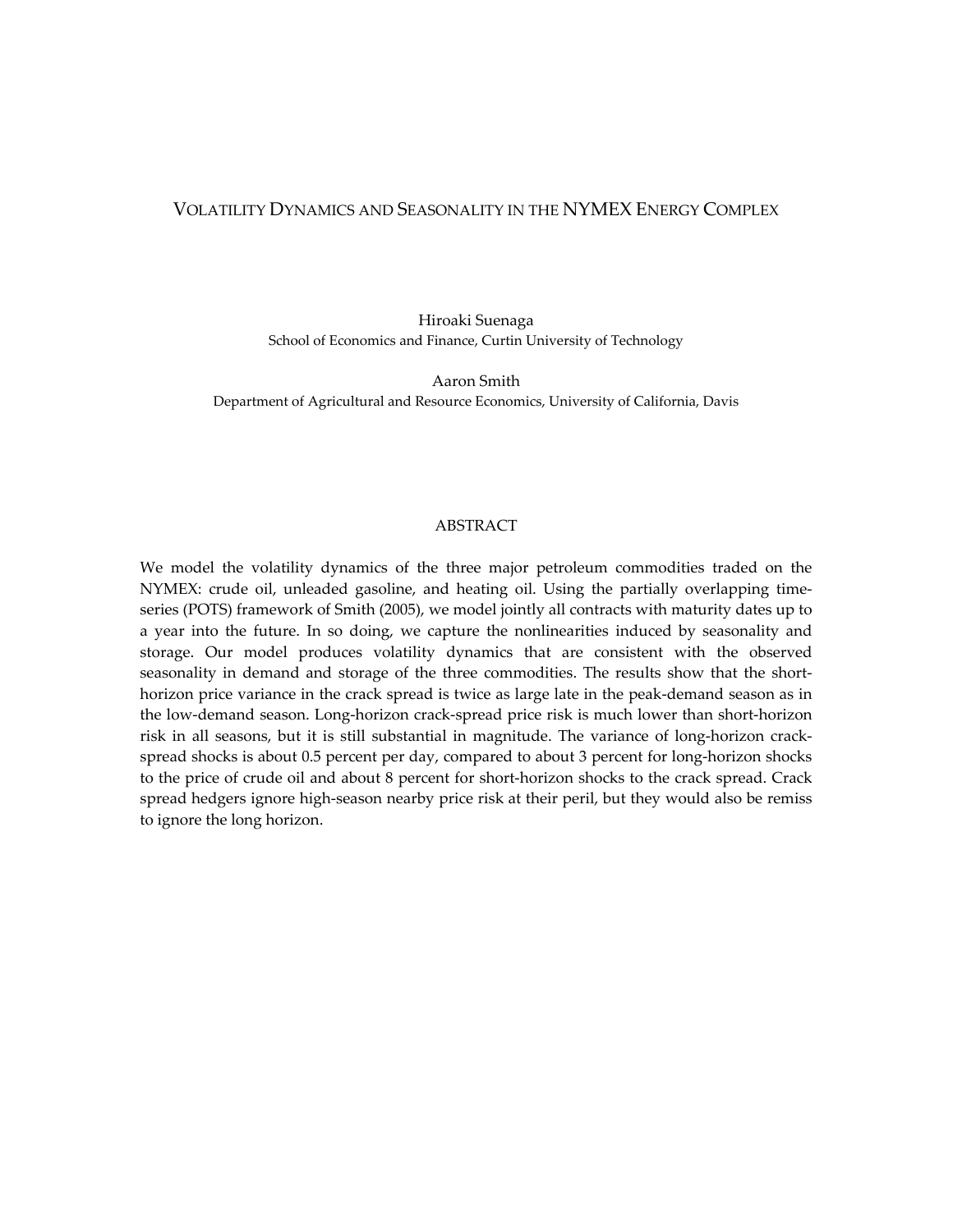### **1. INTRODUCTION**

Demand for motor gasoline in the United States peaks in the summer driving season, whereas demand for heating oil peaks in winter. Because refined petroleum products are imperfect substitutes in the production process, this mismatched seasonal pattern leads oil refiners to produce more gasoline than is needed in the winter and more heating oil than is needed in the summer. The resulting seasonal storage cycle induces complex dynamic relationships between the prices of crude oil and the two refined products. For example, during the inventory accumulation period, current and future prices for a particular commodity are linked by temporal arbitrage. However, late in the peak‐demand season, a tight supply‐demand balance means that short-term shocks often cannot be mitigated through storage. In this event, the temporal arbitrage link is broken and futures prices for delivery after the peak season will be unaffected by current price shocks. These price patterns spill over to the other two commodities.

Numerous recent studies have examined the co-variability of crude oil and refined petroleum product prices (Asche et al., 2003; Girma and Paulson, 1999; Haigh and Holt, 2002; Lanza et al., 2005; Ng and Pirrong, 1996; Serletis, 1994). These studies have commonly employed the cointegration approach and found that each petroleum commodity price is non-stationary or  $I(1)$ while sharing common stochastic trends. Although this method is useful for depicting the longrun equilibrium relationship of cointegrated time series and how each series responds to the deviation from the equilibrium, most of previous studies presume unrealistic distributional structures of petroleum prices. In particular, an application of the standard cointegration approach presumes that the cointegration vector is time‐invariant even though demand seasonality differences across commodities imply that the equilibrium price relationship of these commodities exhibits seasonal variation. Furthermore, the standard error correction model presumes that stochastic dynamics of the short-term deviation to be time-invariant. These assumptions cannot capture the price dynamics induced by seasonality and storage.

Aside from modeling deficiencies, most of these studies have used only a subset of the available price data. Multiple contracts with different maturity dates trade simultaneously on futures exchanges, but a common practice is to construct a single time series by splicing the nearby futures prices and stacking them together. Such practice discards much information available from the markets about the persistence of price shocks. It also distorts the temporal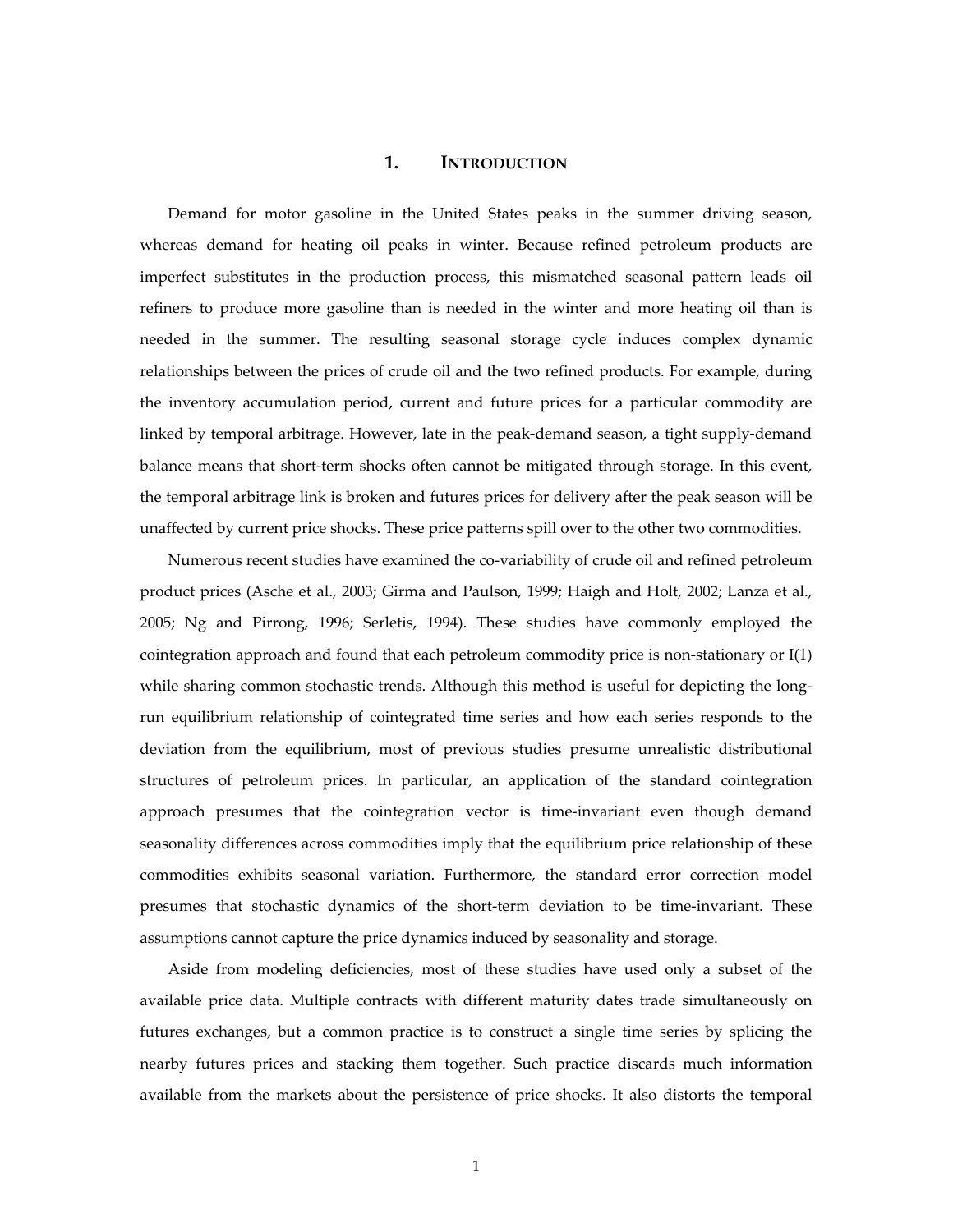dynamics of futures prices by switching from one contract to another at the end of every calendar month (Smith 2005).

In this paper, we apply the partially overlapping time‐series (POTS) model of Smith (2005), which decomposes the daily returns into common factors that affect the prices of all simultaneously traded contracts. The model allows the factor loadings and the variance of the idiosyncratic errors to be flexible non-parametric functions so as to capture time-to-maturity effects, seasonal and cross‐sectional variations, and other non‐linear volatility dynamics resulting from the peculiarities of the commodities. We extend Smith's original model into a threecommodity, six‐factor setting so that each of three commodities is subject to two common factors: short‐ and long‐term.

The rest of the paper is organized as follows. Section 2 reviews the peculiarities of three petroleum commodity markets in the US and identifies key features expected for their price volatility. Section 3 develops the model that is capable of capturing these features. Section 4 describes the data and presents the estimation results with emphasis on their implications for the volatility dynamics of three commodities and three widely considered crack spread positions. Section 5 concludes the paper.

# **2. SEASONALITY IN PETROLEUM PRODUCT DEMAND AND ITS IMPLICATIONS FOR VOLATILITY DYNAMICS**

Three market features cause petroleum commodities to exhibit complex stochastic dynamics. First, demand for motor gasoline and heating oil in the US exhibits strong seasonality with the former peaking in the summer driving season and the latter in winter for space heating. Second, finished petroleum products, manufactured from crude oil and other hydrocarbons, are imperfect substitutes in the refining process. A conventional refining process heats crude oil in a distillation column and extracts motor gasoline, distillate fuel oil, and other refined petroleum products at different temperatures. In the early 1980's, refineries developed the capacity for secondary refining to reprocess the heavier fractions of refined products into more valuable, lighter products. However, such alteration of the production mix incurs additional cost. Besides, the capacity of coker or downstream processing cannot be expanded in short run, providing refiners with only a limited flexibility in the proportion of the finished products extracted from a unit of crude oil.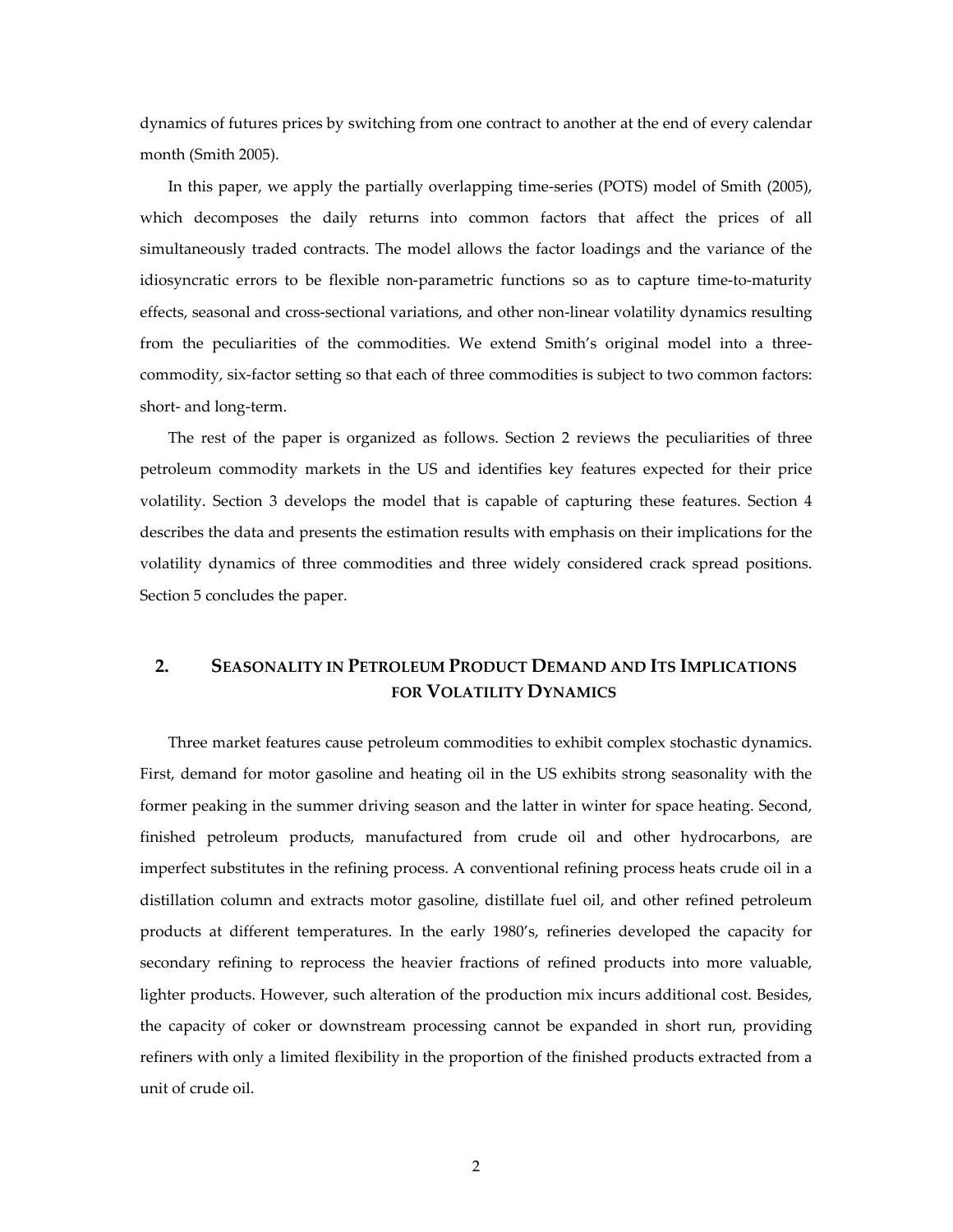Third, environmental regulations require the specifications of motor gasoline to be altered across seasons (EIA, 1997). In particular, NYMEX defines three different commodity specifications; the Summer grade (delivered from April to mid September), the Winter grade (November to the end of February), and the intermediate specification (delivered in the two transition periods). The shift in product specification requires refiners to clear inventory and adjust their production schedules at or prior to the change in the product specification. Together with the limited substitutability in refining process, this regulatory requirement affects refiners' production and storage decisions of other refined petroleum products.

**Figure 1** shows that the supply of heating oil and motor gasoline exhibits seasonal variation that is similar in pattern but much smaller than the seasonal variation observed for their demand.1 For both commodities, monthly consumption generally exceeds net production in their peak demand seasons, the difference of which is supplemented by releasing inventory. For heating oil, this is seen in a rapid decline of inventory from December to March. Inventory reaches its lowest point around the end of winter. It then gradually increases from March to August and stays around the same level until it is depleted during the subsequent winter.

For motor gasoline, inventory is the lowest in August right after the summer driving season. It is also low in October in transition of the commodity specification from the summer to winter grade. Inventory starts building up in November and increases until it reaches an annual high typically in January. During this post‐summer season, gasoline production is kept high because a large amount of heating oil needs to be co-produced and stored to meet high winter demand. High gasoline inventory accumulated in this period is released during the subsequent winter before the specification switches to the summer grade in mid March. Since the demand is low throughout winter, contemporaneous supply is kept low and many refineries perform regular maintenance in this period. The production level starts increasing in April and peaks in July. Over the same period, the inventory increases initially and then quickly depletes to meet with high demand over summer driving season.

While the seasonal demand patterns observed for the two refined products themselves imply higher average prices in summer for unleaded gasoline and in winter for heating oil, intertemporal price differentials are smoothed out, albeit imperfectly, through storage. According to

<sup>1</sup> **Figure 1** illustrates monthly averages of demand (product supplied for end use and for refinery and blender plus exports), supply (US domestic production plus imports), and inventory for each of the three commodities, over the period between 1981 and 2008. For heating oil, the figure plots the monthly averages of demand, supply, and storage of distillate fuel oil.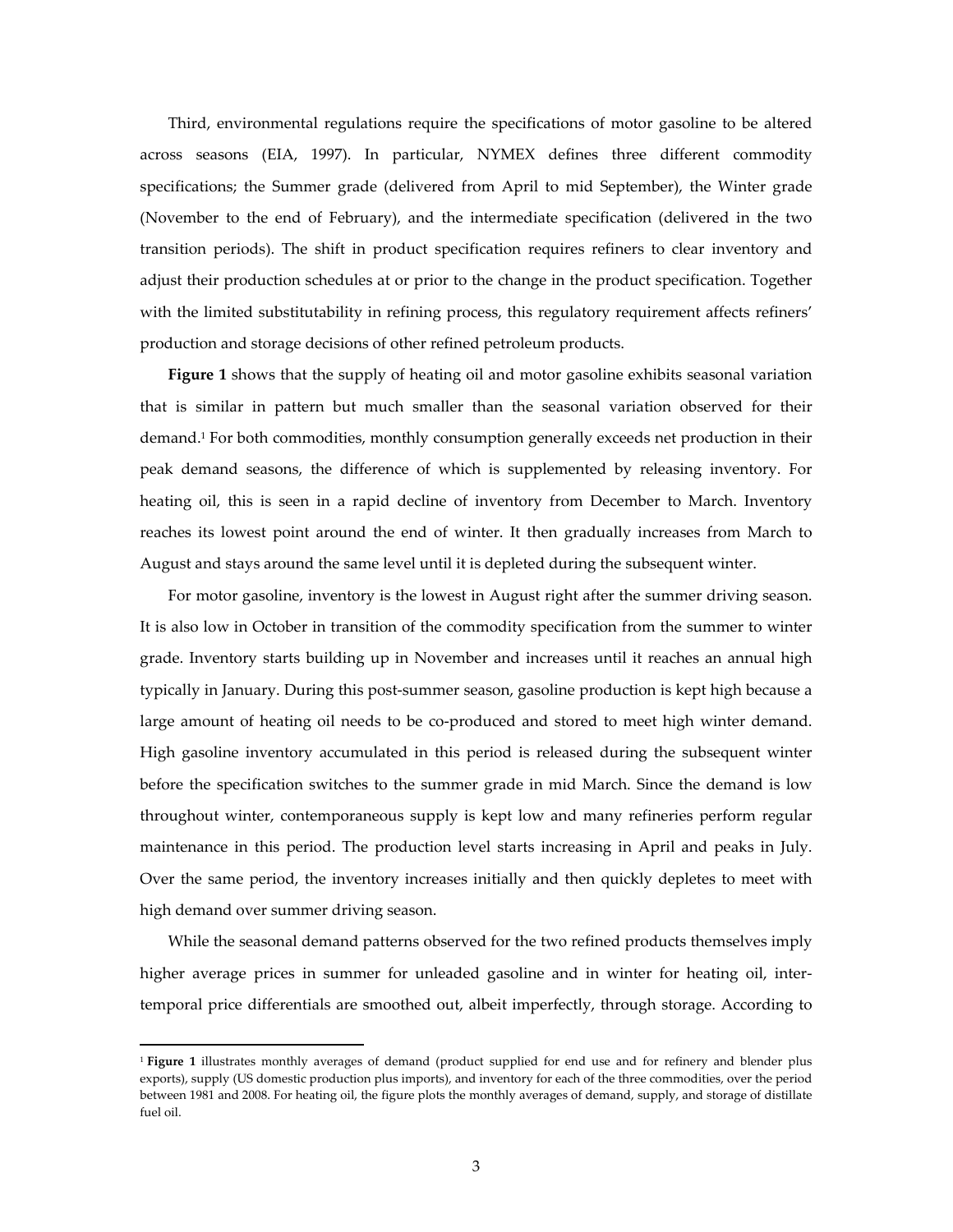the theory of storage (e.g. Williams and Wright, 1991), the equilibrium constellation of spot and futures prices represents the prices at which the marginal benefit of current consumption is equal to or above the expected marginal benefit of future consumption plus the cost of carry. The weak inequality stems from the constraint that firms cannot borrow from the future when the market experiences a shortage of physical commodity. This constraint creates a discontinuity in the inter‐ temporal price linkage; two prices are linked by temporal arbitrage when inventory is plentiful whereas they are disconnected when discretionary inventory is scarce.

The data in Figure 1 indicate that average inventory ranges from 20‐24 days of supply for gasoline and 31‐37 days of supply for heating oil, depending on the season. Average crude oil inventories range from 23‐24 days of supply. The span of these ranges reflects the seasonality in demand for each commodity. Overall, the number of days supply in inventory is low for the energy complex compared to many other commodities. For example, US corn inventories average about three months of supply and gold inventories average much more than a year of supply. Low average inventory levels suggest a somewhat limited ability of above‐ground storage to smooth price shocks, even in seasons with relatively high inventory. Thus, shocks to current supply and demand will not transmit equally to futures prices with distant maturity dates. These shocks will affect prices with nearby delivery dates more than prices with distant delivery dates, thereby inducing some mean reversion in spot prices and implying greater volatility in nearby prices than distant prices. This feature of commodity markets is known as a Samuelson effect (Samuelson, 1965), or a time‐to‐delivery effect.

The observed seasonality in demand and storage also creates nonlinear volatility dynamics of three commodity prices. Heating oil prices tend to be more volatile in December through March because the high marginal cost of production together with price inelastic demand means that demand and supply shocks of even a small magnitude can cause a large price swing. High inventory in early winter allows short-term demand shocks to be absorbed though releasing inventory. Such flexibility is inevitably low toward the end of winter and early spring when inventory is low. For unleaded gasoline, the price tends to be more volatile in July and August when demand peaks and in October and March when inventory is low due to the switching of product specifications. For both commodities, the inter-temporal price linkage breaks at the end of demand season when the inventory is effectively zero and, for motor gasoline, when the commodity specification changes. Thus, short-term market shocks prior to the stock out should not affect prices of futures contracts for post season delivery.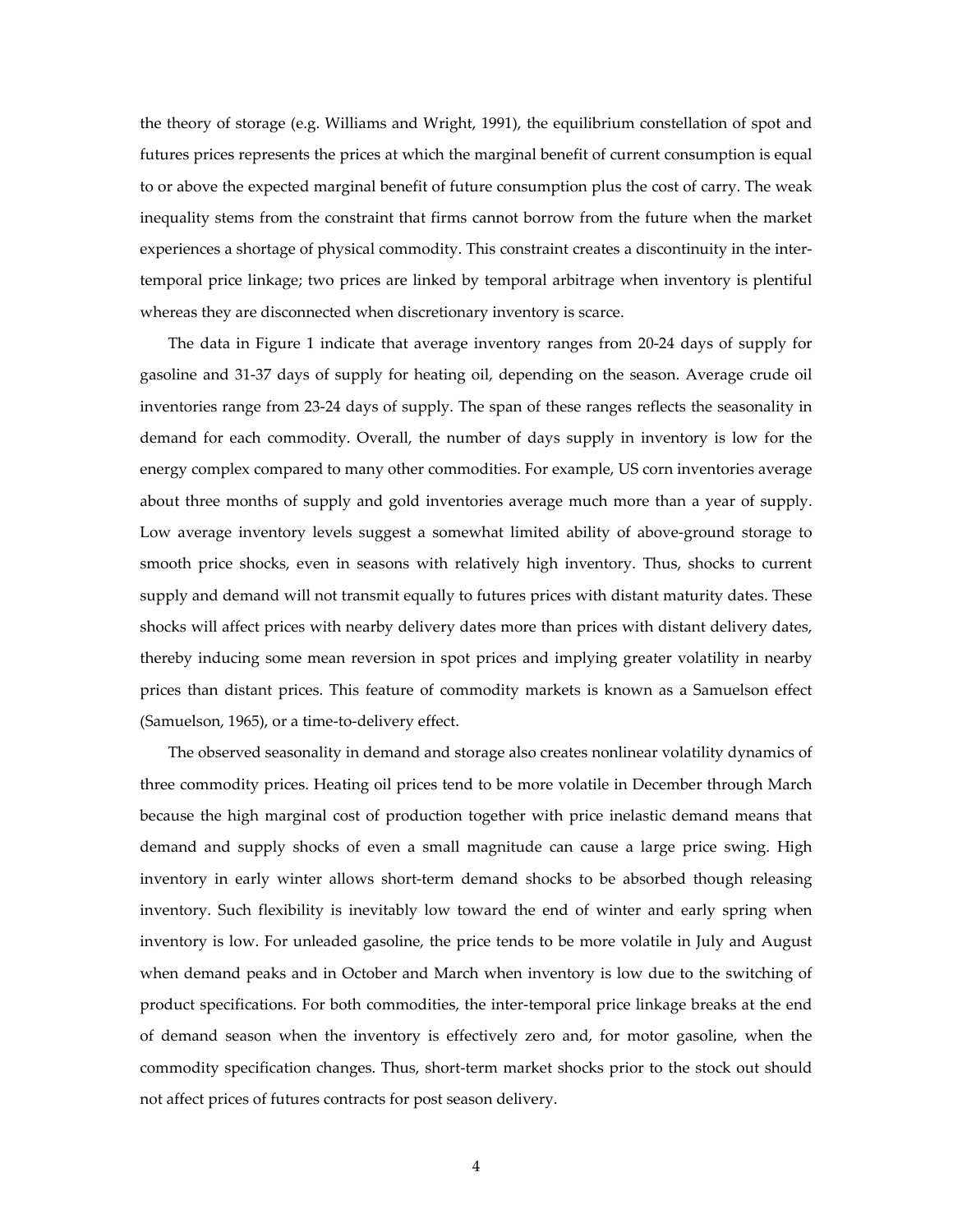In the next section, we specify a model of futures prices that captures these dynamic features of energy prices. Specifically, it captures four effects: (1) seasonal and temporal variation in the link between futures prices with nearby and distant delivery dates, (2) a time‐to‐delivery effect, (3) seasonal variation in the level of volatility, and (4) time variation in cross‐commodity correlation. In addition, the model permits volatility clustering, which has been documented for many commodity markets.

### **3. ECONOMETRIC MODEL**

In commodity futures markets, multiple contracts trade simultaneously. These contracts differ by time to delivery. Each month, some contracts reach delivery and cease to exist, while others are born and begin trading. From an econometric perspective, a set of futures prices presents a potentially large number of partially overlapping time series. The partially overlapping time‐series (POTS) model of Smith (2005) models jointly all contracts trading on a given day. The POTS model is a factor model for partially overlapping time series that incorporates time varying conditional heteroskedasticity and time and cross‐sectional variation in the factor loadings and innovation variances. It seeks to explain the price changes on all traded contracts with a small number of components, while accounting for time‐to‐delivery effects, storability, and seasonality.

We extend Smith's two-factor, single commodity model to a six-factor model of three petroleum commodity prices. We index the price of a futures contract, *F*, with two subscripts: *d* represents the number of trading days until the first day of the delivery month and *t* represents the date on which a particular price observation occurs. We use the superscript  $j \in \{CO, HO, UG\}$ to denote the commodity. This (*d*, *t*, *j*) triple is sufficient to identify any price observation in the sample. The model is

 $\Delta \ln F_{d,t}^{j} = \Theta_{1,d,t}^{j} \varepsilon_{1,t}^{j} + \Theta_{2,d,t}^{j} \varepsilon_{2,t}^{j} + \Theta_{3,d,t}^{j} u_{d,t}^{j}$ 

where  $\Delta \ln F_{d,t}^j = \ln F_{d,t}^j - \ln F_{d+1,t-1}^j$  denotes the log price change on date *t* of the futures contract of commodity *j* for delivery at date *t+d*. The functions  $\theta_{1,d,t}^j$  and  $\theta_{2,d,t}^j$  represent the factor loadings, and  $\theta_{3,d,t}^j$  represents the innovation standard deviation, each of which are deterministic functions of *d* and *t*. The factors  $\varepsilon_{1,t}^j$  and  $\varepsilon_{2,t}^j$  capture the common components across contract maturities,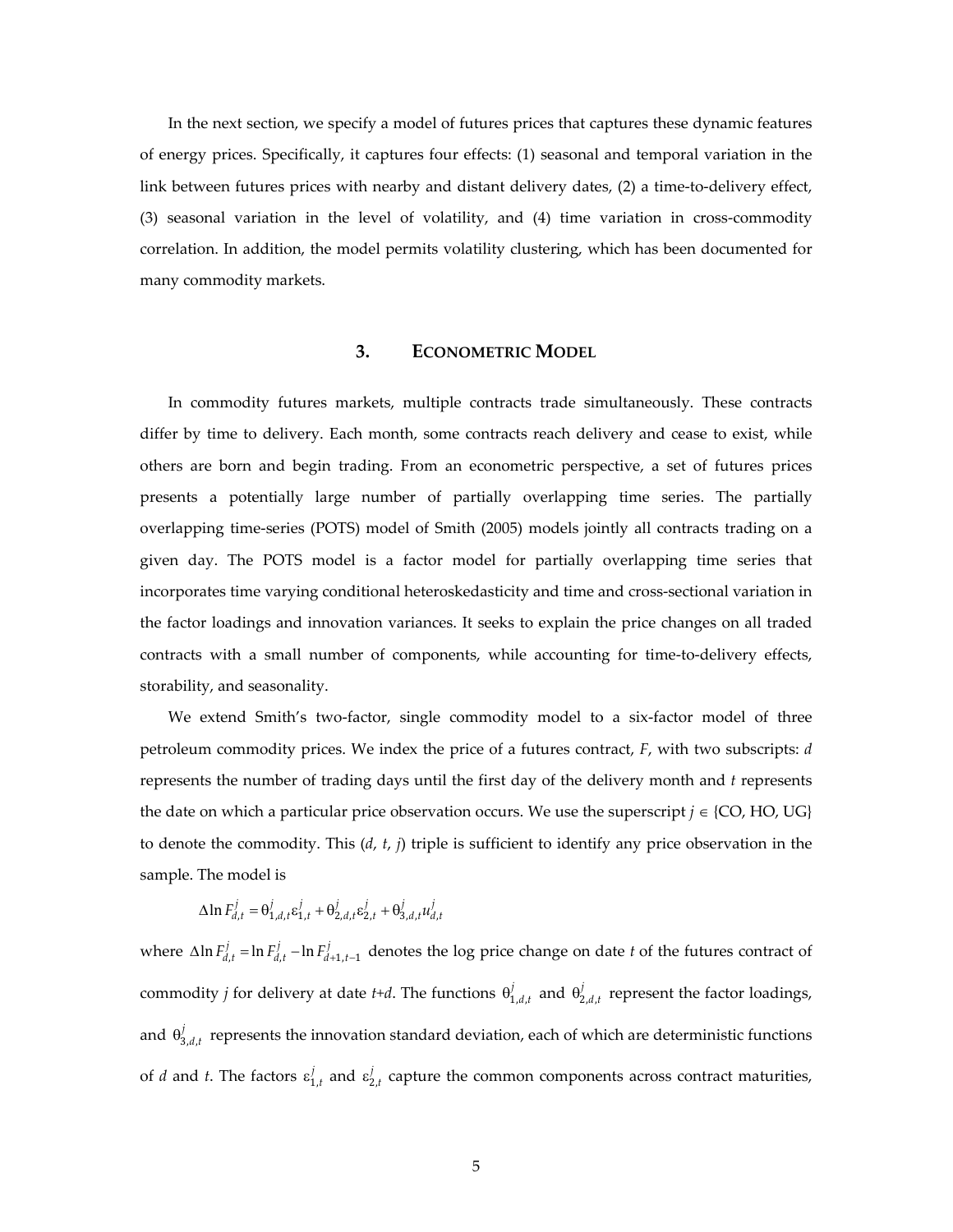and the idiosyncratic term  $u_{d,t}^j$  captures the component of  $\Delta \ln F_{d,t}^j$  that is uncorrelated with the factors. If the two factors were to explain all of the variation in observed prices, then  $u_{d,t}^j$  would equal zero for all *t.* In essence, the POTS model uses two unobserved random factors to explain as much of the observed variation in prices as possible. It gains its richness by permitting the factor loadings, which connect the factors to observed prices, to be flexible functions of the season and time-to-delivery. It also gains richness by allowing time varying conditional correlations between the factors and time‐varying conditional volatility of the factors.

We define the first factor for each commodity to be a long-run factor and the second factor to be a short-run factor. We generate this interpretation by setting  $\theta_{2,d,t}^j = 0$  for contracts that are far from delivery, i.e., a short-run shock today cannot affect contracts that mature on a distant date in the future. The condition is equivalent to the one used by Schwartz and Smith (2000) to identify their two‐factor model of commodity price dynamics.

Stacking all observed prices into a single vector, the model can be written as

(1)  $\Delta \ln F_t = \Theta_{1,t} \epsilon_{1,t} + \Theta_{2,t} \epsilon_{2,t} + \Theta_{3,t} \mathbf{u}_t$ 

or, in long form as

$$
\begin{bmatrix}\n\Delta \ln F_t^{co} \\
\Delta \ln F_t^{HO} \\
\Delta \ln F_t^{UG}\n\end{bmatrix} = \begin{bmatrix}\n\Theta_{1,t}^{CO} & 0 & 0 \\
0 & \Theta_{1,t}^{HO} & 0 \\
0 & 0 & \Theta_{1,t}^{UG}\n\end{bmatrix} \begin{bmatrix}\n\varepsilon_{1,t}^{CO} \\
\varepsilon_{1,t}^{HO} \\
\varepsilon_{1,t}^{UG}\n\end{bmatrix} + \begin{bmatrix}\n\Theta_{2,t}^{CO} & 0 & 0 \\
0 & \Theta_{2,t}^{HO} & 0 \\
0 & 0 & \Theta_{2,t}^{UG}\n\end{bmatrix} \begin{bmatrix}\n\varepsilon_{2,t}^{CO} \\
\varepsilon_{2,t}^{HO} \\
\varepsilon_{2,t}^{UG}\n\end{bmatrix} + \begin{bmatrix}\n\Theta_{3,t}^{CO} & 0 & 0 \\
0 & \Theta_{3,t}^{HO} & 0 \\
0 & 0 & \Theta_{3,t}^{UG}\n\end{bmatrix} \begin{bmatrix}\n\mathbf{u}_t^{CO} \\
\mathbf{u}_t^{HO} \\
\mathbf{u}_t^{HO}\n\end{bmatrix}
$$

In (1),  $\Delta \ln F_t$  is an  $n_t \times 1$  vector of daily futures log price changes observed on date *t* where  $n_t = n_t^{CO} + n_t^{HO} + n_t^{UG}$  with  $n_t^j$  representing the number of futures contracts of commodity *j*. The  $n_t^j$  × 1 sub-vector, ∆ln $\mathbf{F}_t^j$ , is comprised of ∆ln $F_{d,t}^j$  = ln $F_{d,t}^j$  – ln $F_{d+1,t-1}^j$ . We denote the factors by  $\varepsilon_t = \begin{bmatrix} \varepsilon_{1,t}^{CO} & \varepsilon_{1,t}^{HO} & \varepsilon_{2,t}^{HO} & \varepsilon_{2,t}^{HO} & \varepsilon_{2,t}^{UC} \end{bmatrix}$ , which is a 6 × 1 vector of latent factors with E[ $\varepsilon_t$ ] = 0 and  $E[\epsilon_i \epsilon_i'] = \Omega$  where  $\Omega$  is the unconditional correlation matrix with diagonal elements of unity and off-diagonal elements  $s_{jk}$  ( $j \neq k$ ). The idiosyncratic term  $\mathbf{u}_t$  is an  $n \times 1$  vector with  $\mathbf{u}_t \sim N(0, I_{n_t})$ where  $I_{n_t}$  is an identity matrix of dimension  $n_t$ . For identification, we assume E[ $\varepsilon_{i,t}^j u_{d,t}^k$ ] = 0 for all *i*, *j*, *k*, *d*, and *t*. These assumptions together imply that  $E[\Delta lnF_t|\mathcal{F}^{t-1}] = 0$  where  $\mathcal{F}^{t-1}$  denotes the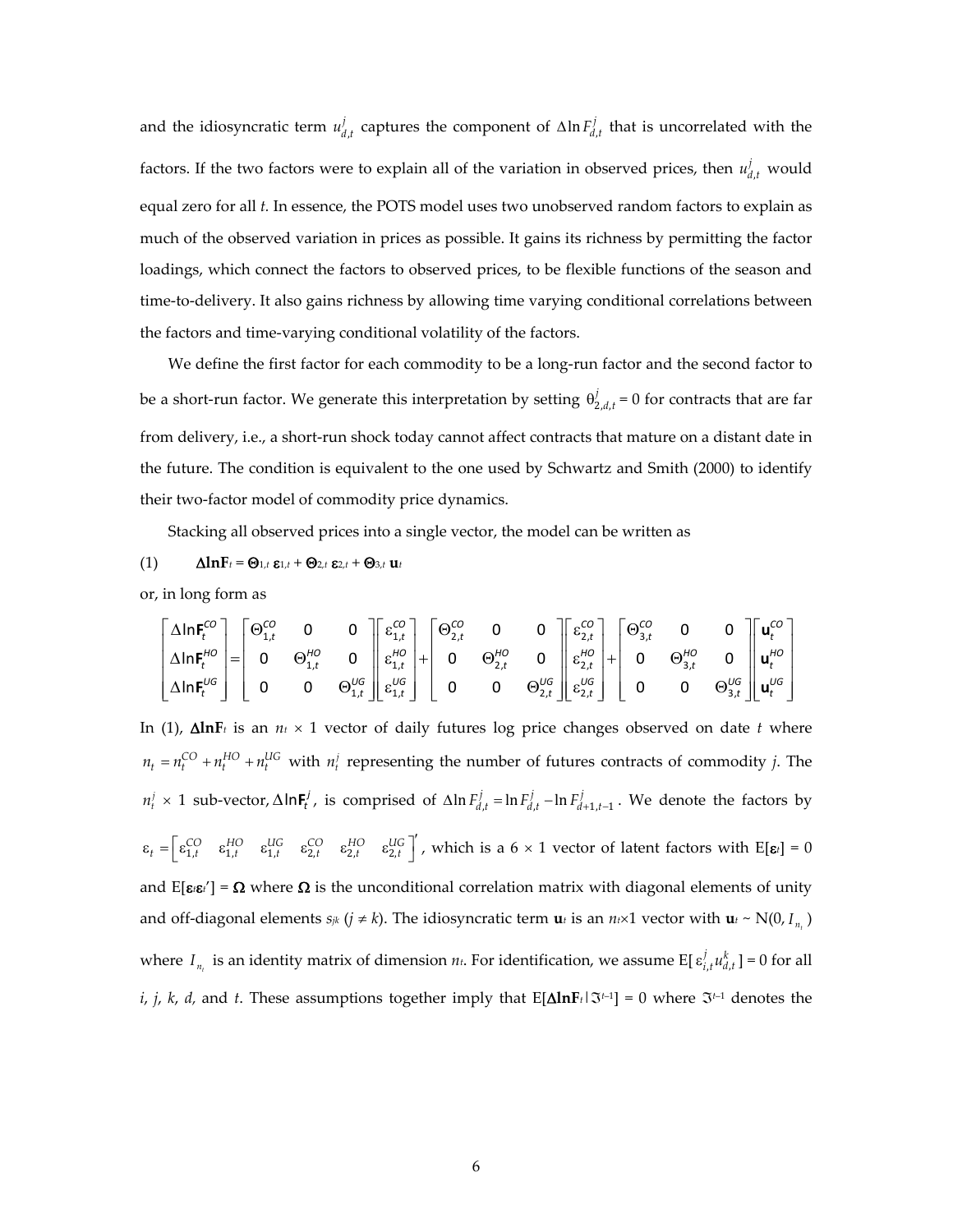information set available at *t* – 1. That is, a series of daily futures price changes follows a martingale difference sequence, which implies a zero risk premium.<sup>2</sup>

For the two factors, Θ1,*<sup>t</sup>* and Θ2,*<sup>t</sup>* are *nt* × 3 block diagonal loading matrices. For the idiosyncratic term,  $\Theta_{3,t}$  is an  $n \times n$  diagonal matrix that determines the idiosyncratic standard deviation. We specify the components *of* Θ*<sup>i</sup>*,*<sup>t</sup>* as deterministic functions of the delivery month of contract (*m* = 1, …, 12) and time to maturity (*d*). This setup allows a particular shock to affect prices differently depending on time to maturity and season. For example, short-run shocks such as hurricanes have a greater effect on nearby prices than those with more distant delivery dates. We consider the following three specifications,

$$
(2a) \quad \theta_{i,d,t}^j = \exp\left[\lambda_i^j(d)\right] = \exp\left[\alpha_{i,0}^j + \alpha_{i,1}^j d + \sum_{k=1}^k \left(\alpha_{i,2k}^j \sin\left(\frac{2\pi kd}{d_{\max}}\right) + \alpha_{i,2k+1}^j \cos\left(\frac{2\pi kd}{d_{\max}}\right)\right)\right] \quad \dots \text{Spec 1}
$$

$$
(2b) \quad \theta_{i,d,t}^j = \exp\left[\lambda_i^j(m,d)\right] = \exp\left[\alpha_{i,m,0}^j + \alpha_{i,m,1}^j d + \sum_{k=1}^k \left(\alpha_{i,m,2k}^j \sin\left(\frac{2\pi kd}{d_{\max}}\right) + \alpha_{i,m,2k+1}^j \cos\left(\frac{2\pi kd}{d_{\max}}\right)\right)\right] \dots \text{ Spec 2}
$$

(2c) 
$$
\theta_{i,d,t}^{j} = \exp(\lambda_{1,i}^{j}(d)) \exp(\lambda_{2,i}^{j}(t)) (1 + \exp(\lambda_{2,i}^{j}(t)))^{-1}
$$
  
\n
$$
\lambda_{1,i}^{j}(d) = a_{i,0}^{j} + a_{i,1}^{j}d + \sum_{k=1}^{K} \left( a_{i,2k}^{j} \sin\left(\frac{2\pi kd}{d_{\max}}\right) + a_{i,2k+1}^{j} \cos\left(\frac{2\pi kd}{d_{\max}}\right) \right)
$$
\n
$$
\lambda_{2,i}^{j}(t) = \sum_{k=1}^{K} \left( b_{i,2k}^{j} \sin\left(\frac{2\pi ks(t)}{365}\right) + b_{i,2k+1}^{j} \cos\left(\frac{2\pi ks(t)}{365}\right) \right) \dots \text{Spec 3}
$$

where *dmax* is the maximum days to maturity for which the model is estimated, and *s*(*t*) is day in year (calendar day) of *t*.

The three specifications allow different levels of flexibility in modelling the volatility dynamics of futures prices of three commodities. Spec 1 is the most restrictive of three specifications. It specifies the factor loadings and the variance of idiosyncratic error as functions of time-to-delivery only and assumes each of three functions  $(i = 1, 2,$  and 3) to be common to all contract delivery months (*m*). Spec 1 does not allow for seasonality. Spec 2 is the most flexible of three specifications. Like Spec 1, it specifies the factor loadings and the variance of idiosyncratic error as functions of time-to-maturity, yet it specifies a different set of three functions for each delivery month. Spec 3 is an intermediate specification. It specifies the factor loadings and the variance of idiosyncratic error as products of the two components. The first component,

<sup>2</sup> We also estimated a model in which we allowed the factors and the idiosyncratic errors to have non‐zero mean. The estimated mean parameters were very small for all three commodities and had no effect on the results we present in the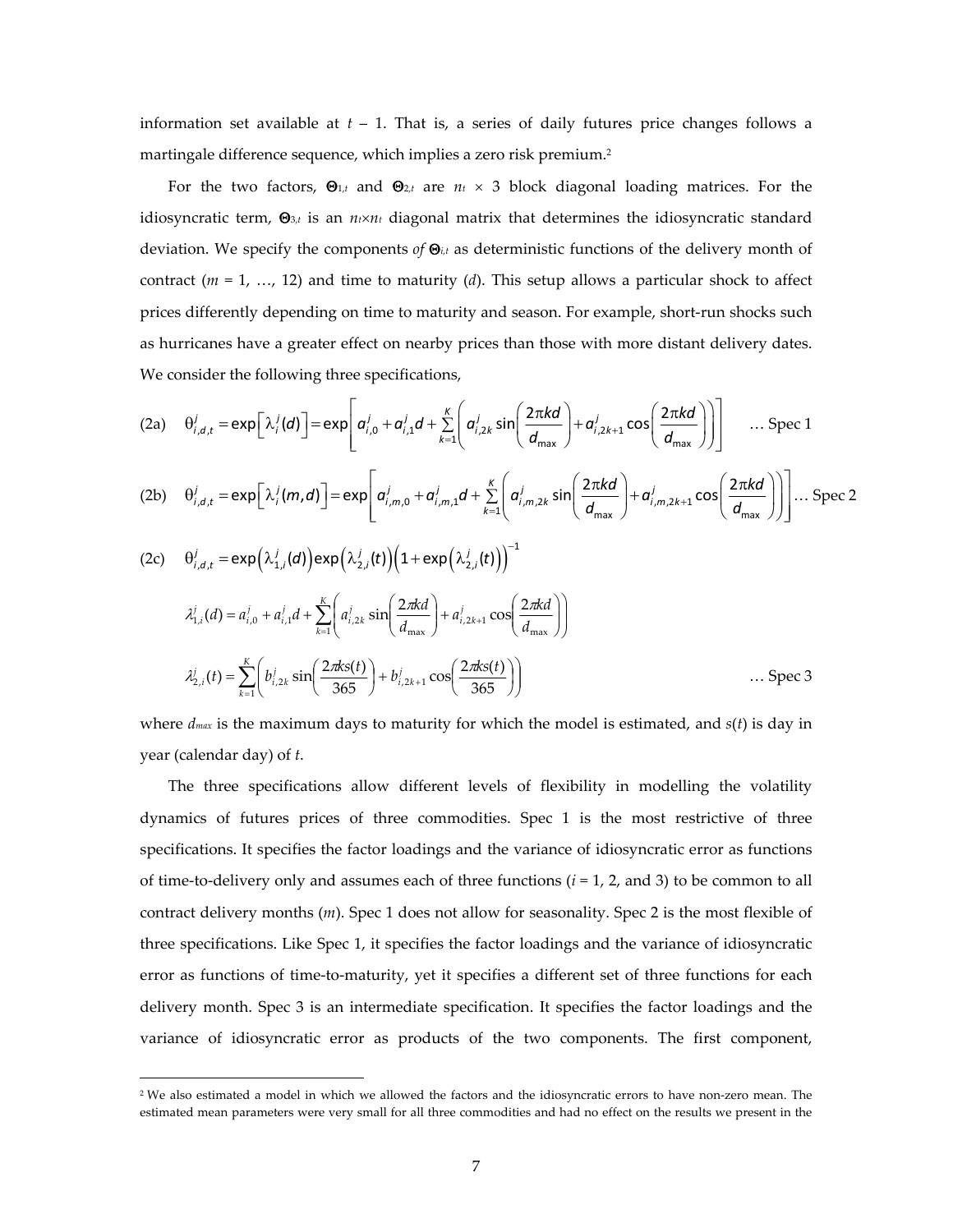$exp(\lambda_{1,i}^{j}(d))$  , captures the time-to-maturity effect whereas the second component,  $\exp\!\left(\!\lambda^{j}_{2,i}(t)\!\right)\!\left(\!1\!+\!\exp\!\left(\lambda^{j}_{2,i}(t)\right)\!\right)^{\!-1}$ , captures seasonal variation. To identify the second factor as the short-run factor, we set  $\theta_{2,t}^j(d_{\text{max}}) = 0$ , i.e., the loading on the second factor loading is zero at  $d =$ *K j K j j*

$$
d_{max}
$$
. We impose this constraint as  $a_{2,0}^j = \sum_{k=1}^{\infty} a_{0,2k+1}^j - \lambda_{min}$ ,  $a_{2,m,0}^j = \sum_{k=1}^{\infty} a_{0,m,2k+1}^j - \lambda_{min}$ , and

 $\sum_{k=1}^{j} a_{2,2k+1}^{j} - \lambda_{\min}$ *K k*  $a_{2,0}^j = \sum a_{2,2k+1}^j - \lambda_{\min}$ , respectively, for three specifications. We set  $\lambda_{min}$  = 10 so that, for all three

specifications,  $\theta_{2, d_{\text{max}}, t}^j = \exp[\lambda_2^j(d_{\text{max}})] = \exp(-10) \approx 0.$ 

For the conditional variance of  $\varepsilon$ , we specify a multivariate  $GARCH(1,1)$  model with dynamic conditional correlation (DCC), as in Engle (2002) and Engle and Sheppard (2001),

(3)  $E[\epsilon_t \epsilon_t' | \Im^{t-1}] = H_t = D_t R_t D_t$ 

where

$$
\mathbf{D}_{t} = diag(\sqrt{h_{1,t}^{CO}}, \sqrt{h_{2,t}^{CO}}, \sqrt{h_{1,t}^{HO}}, \sqrt{h_{2,t}^{HO}}, \sqrt{h_{1,t}^{UC}}, \sqrt{h_{2,t}^{UC}})
$$
\n
$$
h_{i,t}^{j} = \varpi_{i}^{j} + \beta_{i}^{j}h_{i,t-1}^{j} + \alpha_{i}^{j}\mathbf{E}[(\varepsilon_{i,t-1}^{j})^{2} | \mathfrak{S}^{t-1}]
$$
\n
$$
\mathbf{R}_{t} = (1 - \gamma_{t} - \gamma_{t}) \mathbf{\Omega} + \gamma_{t} \mathbf{\eta}_{t-1} + \gamma_{t} \mathbf{R}_{t-1}
$$
\n
$$
\mathbf{\eta}_{t} = \mathbf{D}_{t}^{-1} \mathbf{\varepsilon}_{t}
$$

The matrix  $\mathbf{R}_t = (\rho_{jk,t})$  is symmetric and positive definite with  $\rho_{jk,t} = 1$  for  $j = k$  and  $\rho_{jk,t} = \rho_{kj,t}$  for  $j \neq k$ . Because the unconditional variance of  $\varepsilon_{i,t}^j$  equals unity,  $\varpi_i^j = 1 - \alpha_i^j - \beta_i^j$ ,  $\forall$  *i* and *j*. The conditional expectation in the expression for  $h_{i,t}^j$  is

(4) 
$$
E[(\varepsilon_{i,t-1}^j)^2 | \Im^{t-1}] = (\varepsilon_{i,t-1|t-1}^j)^2 + P_{i,t-1|t-1}^j
$$

where  $\varepsilon_{i,t-1|t-1}^j = E[\varepsilon_{i,t-1}^j \mid \Im^{t-1}]$  and  $P_{i,t-1|t-1}^j = E[(\varepsilon_{i,t-1}^j - \varepsilon_{i,t-1|t-1}^j)^2 \mid \Im^{t-1}]$ , which are obtained through the Kalman filter (Hamilton, 1994).

The POTS model in (1)-(4) is econometrically similar to some other factor models of commodity price dynamics. See Lautier (2005) for a comprehensive review of the application of these models to commodities and Gibson and Schwartz (1990), Cortazar and Naranjo (2006), Schwartz (1997), Todorova (2004), and Schwartz and Smith (2000) for applications to crude oil. The POTS model differs from the models in this literature in two important ways. First, the POTS model specifies the dynamics of daily price *changes* whereas conventional factor models specify

<u> 1989 - Jan Salaman Salaman (j. 1989)</u>

remainder of the paper.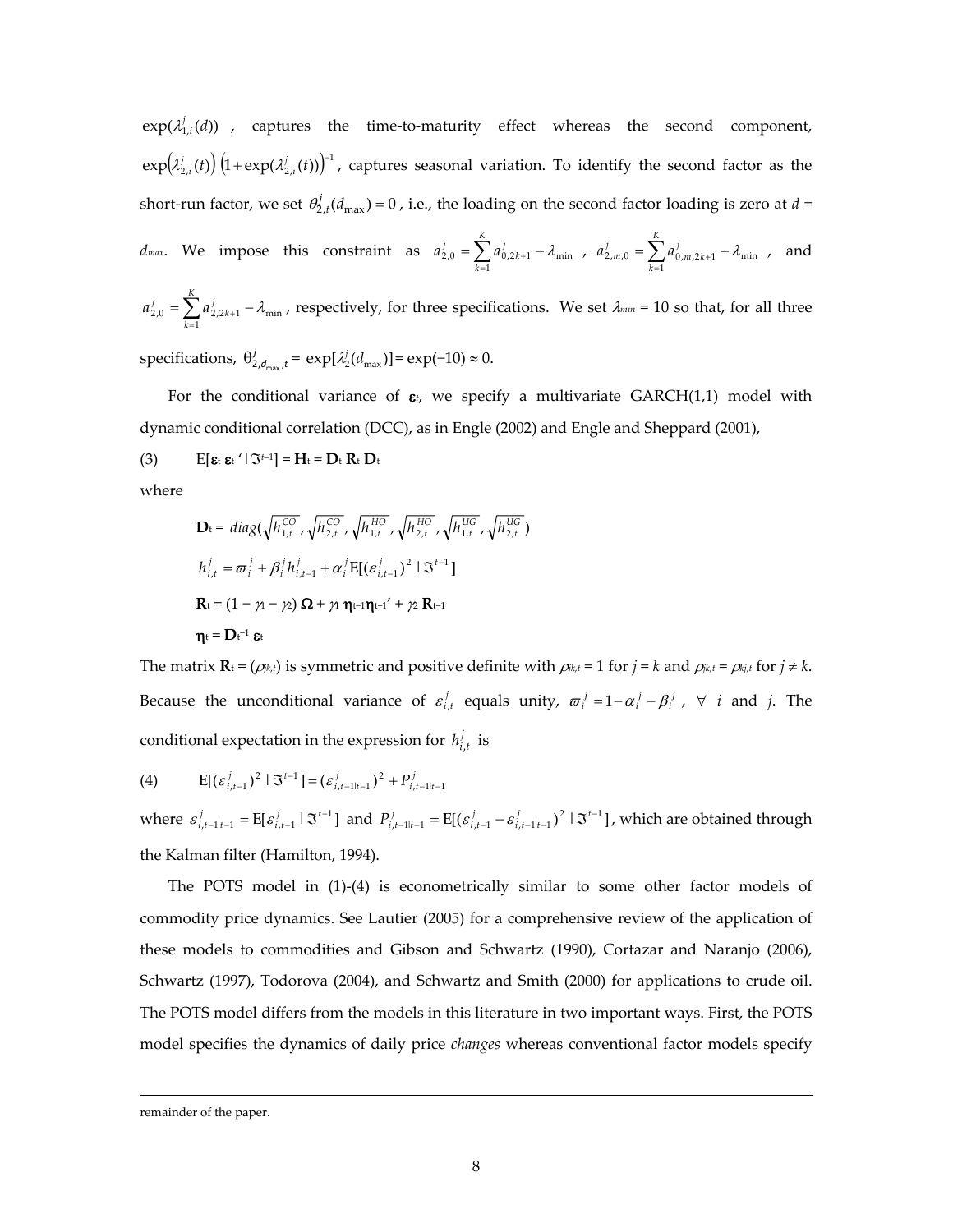the dynamics of daily price *levels*. By modeling daily price *changes*, we avoid specifying seasonal or any other deterministic variations in the underlying spot price level and temporal dynamics of the deviation from such deterministic price level. The model is, hence, free from the bias in approximating such a deterministic variation.

Second, our model employs flexible functional forms in specifying the factor loadings (Θ1,*t*,  $\Theta$ <sub>2</sub>,*t*) and the variance of the idiosyncratic term ( $\Theta$ <sub>3</sub>,*t*). In contrast, conventional factor models specify stochastic processes of latent factors with a small number of parameters, thereby imposing rather restrictive structure on the factor loadings in the futures pricing equation. In particular, the two-factor model of Schwartz and Smith (2002) specifies the long- and short-term factor to follow the geometric Brownian motion and mean-reversion process, respectively. Such a specification imposes that, for all contracts, the factor loading is unity for the first factor and decays exponentially at identical rate for all contracts with the time‐to‐maturity of contract for the second factor. Such specification is incapable of capturing seasonal, cross-sectional, and/or any other deterministic variations in the factor loadings among simultaneously traded contracts with different maturity dates.

#### **4. DATA AND ESTIMATION**

#### **4.1 Data**

We estimate the model in (1)-(4) using daily settlement price data from the NYMEX crude oil (CO), unleaded gasoline (UG), and heating oil (HO) futures markets. All prices are converted into natural log. Contracts traded in these markets are defined in monthly blocks and prices are quoted per barrel of crude oil and per gallon of unleaded gasoline and heating oil. Crude oil contracts trade for delivery as far as seven years whereas heating oil and unleaded gasoline contracts trade as far as 18 and 12 months, respectively. These contracts trade until the third business day prior to the 25th calendar day of the month prior to the delivery month for crude oil and until the last business day of the month prior to the delivery month for two refined commodities. We use data from December 1, 1984, the date that crude oil and unleaded gasoline markets were opened, to December 31, 2006.<sup>3</sup> Because distant delivery contracts are not always

<u> 1989 - Johann Stein, marwolaethau a bhann an t-Amhair Aonaichte an t-Amhair Aonaichte an t-Amhair Aonaichte a</u>

<sup>&</sup>lt;sup>3</sup> The Heating Oil futures contract was introduced in 1978.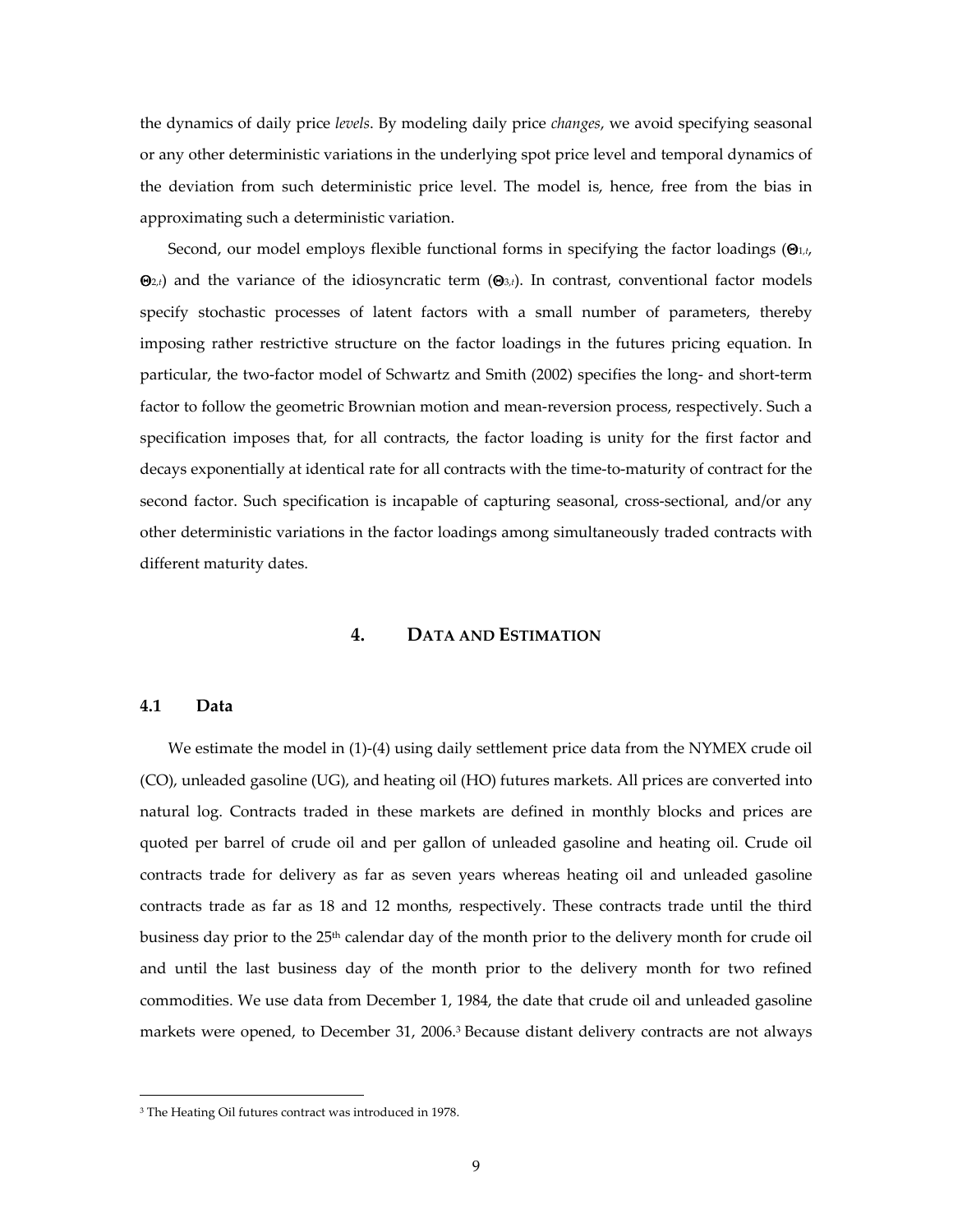actively traded, we exclude contracts of more than 12 months to maturity from our sample. Excluding these observations leaves a sample of 185,023 prices among 792 contracts.

Estimating the vector of the daily log‐price changes of three commodities requires intensive computing due to a large sample size and a large number of parameters defining the model. For example, when  $k = 3$  the model includes 857 parameters for specification 2. Therefore, following Engle (2002), we estimate the model in two steps. First, we construct three sub-models, each comprised of the daily log‐price changes of a single commodity, ignoring the correlation coefficients,  $\rho$ 's. Setting the number of trigonometric terms (*k*) equal to 3 and  $d_{max} = 252$ , the number of trade days per calendar year, we estimate each of three sub-models by the method of Maximum Likelihood. Second, we estimate the DCC process (3), using the predicted values of six latent factors and their conditional variances from the first step. This procedure yields less efficient but consistent estimators of model parameters (Engle, 2002).

#### **4.2 Estimation Results**

#### *Model Selection*

**Table 1** shows the Schwartz Information Criterion calculated for each specification of the factor loading functions in (2). For all three commodities, Spec 2 with the maximum flexibility of the factor loadings and the variance of idiosyncratic error is supported over the other two specifications. Of the two restrictive specifications, Spec 3 is supported over Spec 1. The results indicate that not only does volatility exhibit significant seasonal variation and time‐to‐maturity effects for three petroleum commodities, but also that the time‐to‐maturity effect varies across the twelve delivery months. The three specifications in (2) become more flexible as *k* increases. Although this extra flexibility allows the model to fit the observed data better, it also makes the coefficient estimates more sensitive to extreme observations. By using only six trigonometric terms, we allow sufficient flexibility to capture seasonality and time‐to‐delivery effects while avoiding excess sensitivity to outliers. Given these results, we focus on the results obtained for Spec 2 and *k*=3 in our subsequent discussions on the volatility dynamics of the NYMEX petroleum futures.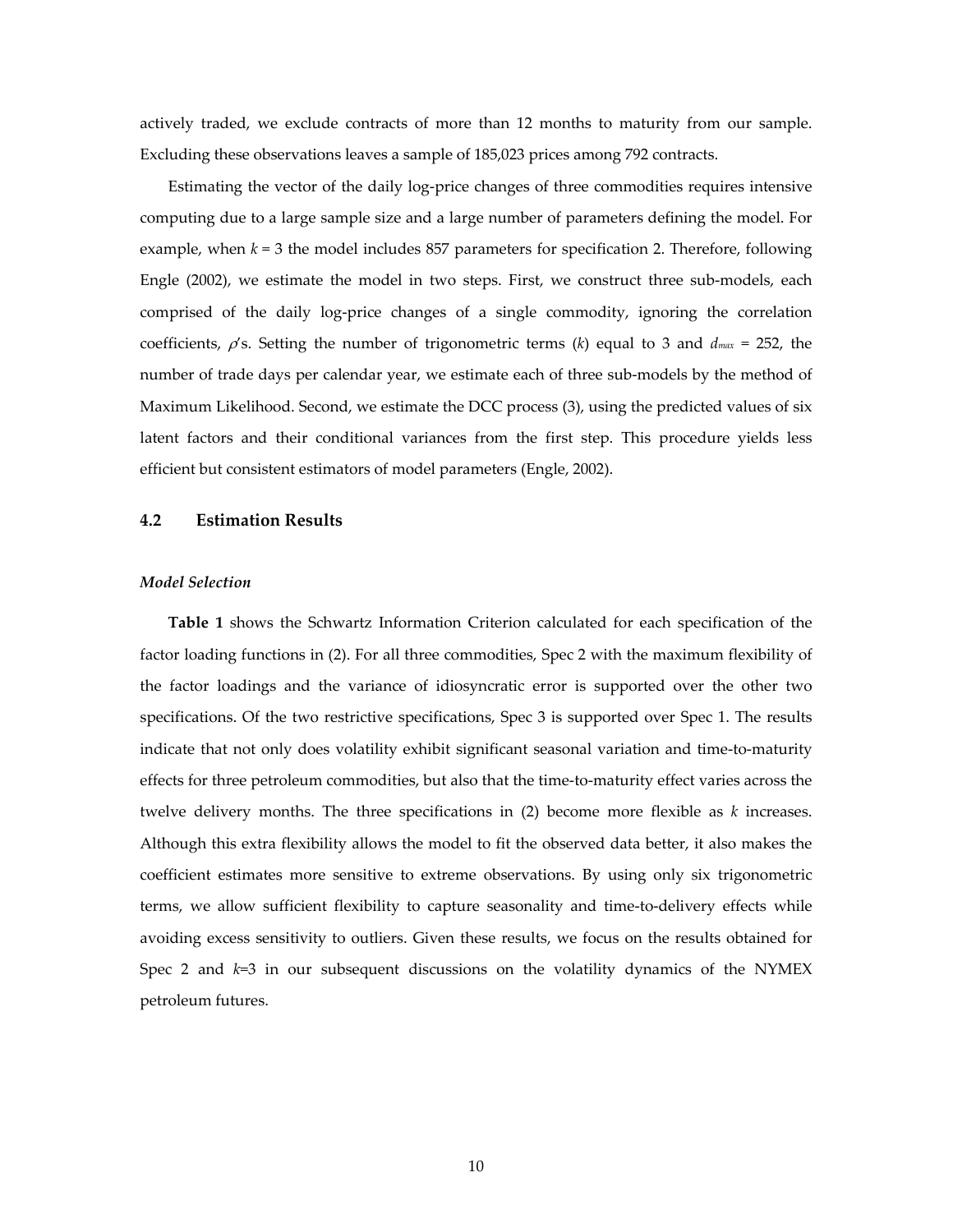#### *Seasonality in Total Variance*

**Figure 2** plots the unconditional variance of daily returns as implied by the estimated model. They are computed as  $\sum_{i=1} \hat{\theta}_{i,m,m-1}^j$ 3 1  $\sum_{i=1} \hat{\theta}_{i,m,m-d}^{j}$  for each of three commodities (*j* = CO, HO, UG), each of twelve delivery months (*m* = 1, …, 12), and *d* ranging from 0 to 252 days before maturity. The figure reveals four features about the volatility of daily returns of three commodities. First, in general, the unconditional variance of daily returns increases rapidly as the contract approaches maturity. This feature, often called the Samuelson effect (Samuelson, 1965) or the time‐to‐delivery effect, implies that shocks to the underlying spot prices are mean-reverting, that is, they are expected to dissipate over time.

Second, volatility in the last two months of trading exhibits substantial seasonality for the two refined commodities. For heating oil, volatility in the last two months of trading is higher for the contracts maturing in late winter to early spring than the other contracts. It is particularly high for the December through March contracts because the demand for heating oil peaks in winter months and demand and supply shocks of even a small magnitude can cause a large price swing. Volatility is also high for the April contract because low inventory after the peak demand season requires that, in years with extended cold weather, higher than usual demand be met mostly by contemporaneous supply. For unleaded gasoline, the unconditional variance in the last two months of trading is substantially higher for the September and October contracts because gasoline inventory is depleted by the end of the summer driving season, and the commodity specification switches from the summer to intermediate grade in mid-September and then to the winter grade at the end of October.

Third, although the two refined petroleum commodities exhibit different seasonal patterns in their volatility, high volatility of one commodity appears partially transmitted into the other commodity market. The September and October contracts exhibit high volatility not only for unleaded gasoline but also for heating oil, even though demand for heating oil is only moderate in these two months. Similarly, despite low winter demand, volatility increases for the January through March gasoline contracts from mid‐November to mid‐January. This pattern likely reflects the limited flexibility of the production mix. For example, higher than usual September demand for gasoline can be met by increasing production, which is associated with high coproduction of heating oil, which in turn affects the heating oil price.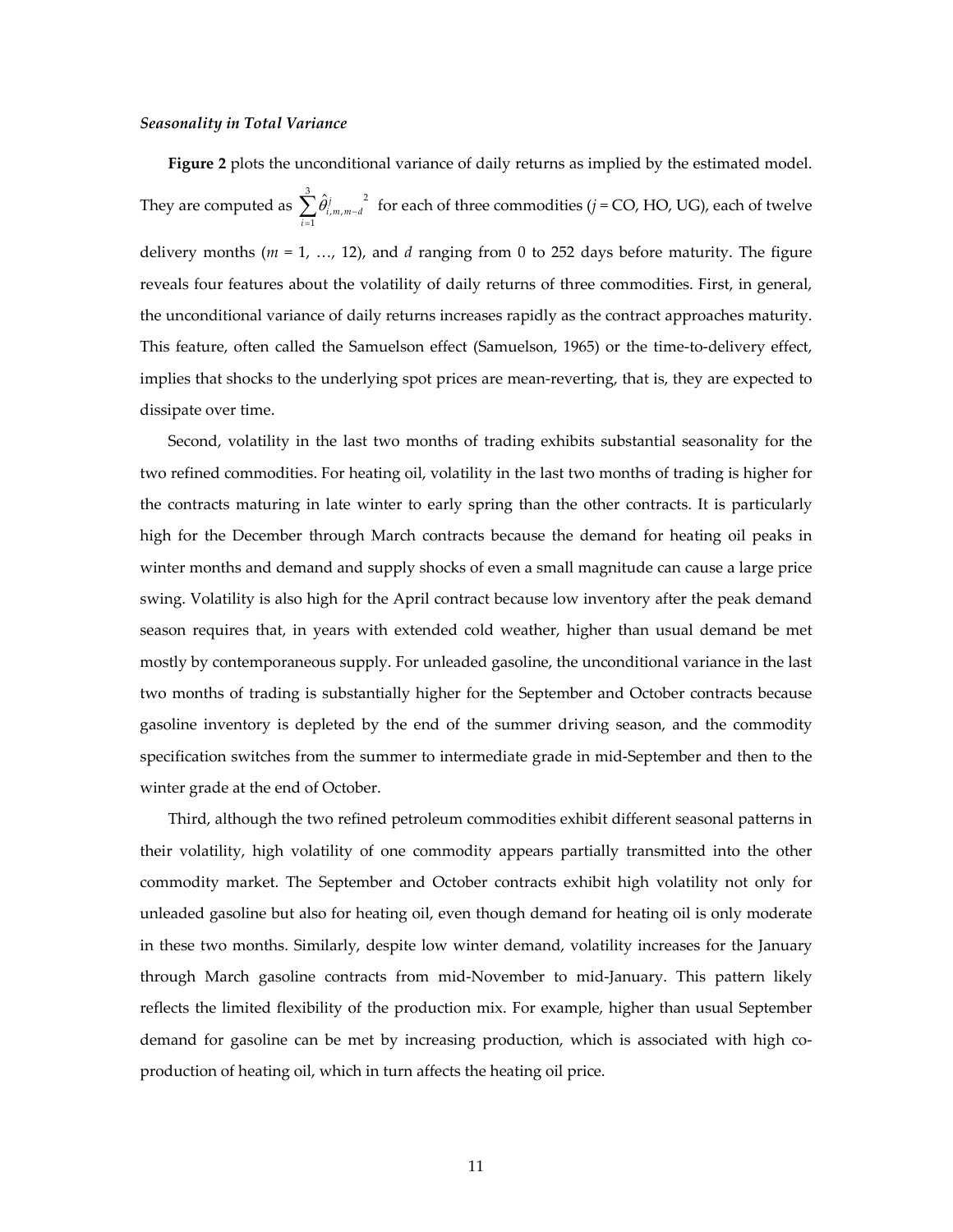Fourth, seasonal variation in the volatility of heating oil and unleaded gasoline futures in the last few months of trading is not reflected in crude oil markets. Thus, price shocks during this period are mostly demand driven. They result from short-term shocks to refinery sector and/or to the demand of these refined products that are mitigated by above ground storage.

#### *Decomposition of Petroleum Price Variance*

**Table 2** presents, for each of three commodities, the proportion of the total variance explained by the two factors,  $\varepsilon_{1,t}^j$  and  $\varepsilon_{2,t}^j$ . For each delivery month  $m = 1, ..., 12$ , we calculate this

proportion by 
$$
\left(\sum_{t} (\hat{\theta}_{1,m,m-d}^{j} \hat{\epsilon}_{1,t} + \hat{\theta}_{2,m,m-d}^{j} \hat{\epsilon}_{2,t})\right) \left(\sum_{t} \Delta \ln F_{m,t}^{j}\right)^{-1}
$$
, and we use

 $\left(\hat{\theta}^j_{1,m,m=d}\hat{\varepsilon}_{1:t}+\hat{\theta}^j_{2,m,m=d}\hat{\varepsilon}_{2:t}\right)\left(\sum^{12}\sum\Delta\ln F^j_{m,t}\right)^{-1}$  $\sum_{1}$   $\sum_{t}$   $\sum_{t}$   $\sum_{t}$   $\sum_{t}$   $\sum_{t}$   $\sum_{t}$   $\sum_{t}$   $\sum_{t}$ 12  $\sum\limits_{i=1}^N\Bigl(\!\hat{\theta}_{1,m,m-d}^{\,j}\hat{\varepsilon}_{1,t}^{\,}+\hat{\theta}_{2,m,m-d}^{\,j}\hat{\varepsilon}_{2,t}^{\,}\Bigr) \!\!\!\Bigl(\sum\limits_{m=1}^N\sum\limits_{t}\Delta\ln\delta_t^{\,j}\Bigr)$ −  $\sum_{t=1}^T \sum_t \Bigl(\!\hat{\theta}_{1,m,m-d}^i \hat{\varepsilon}_{1,t}^{\phantom{\dag}} + \hat{\theta}_{2,m,m-d}^j \hat{\varepsilon}_{2,t}^{\phantom{\dag}}\Bigr) \! \Bigl\| \! \sum_{m=1}^T \! \sum_t \! \Delta \ln F_{m,t}^j \Bigr) \! \Bigl(\sum_{m=1}^T \sum_t \Delta \ln F_{m,t}^j \Bigr)$ ⎠ ⎞  $\parallel$  $\left( \sum_{m=1}^{12} \sum_t \Delta \right)$ ⎠ ⎞  $\parallel$ ⎝  $\Biggl( \sum_{m=1}^{12} \sum_t \Biggl( \hat{\theta}^{\,j}_{1,m,m-d} \, \hat{\varepsilon}_{1,t} + \hat{\theta}^{\,j}_{2,m,m-d} \, \hat{\varepsilon}_{2,t} \, \Biggr) \!\!\! \Biggl( \sum_{m=1}^{12} \sum_t$  $\sum_{m=1}^{\infty} \sum_{t} \left( \hat{\theta}_{1,m,m-d}^j \hat{\epsilon}_{1,t} + \hat{\theta}_{2,m,m-d}^j \hat{\epsilon}_{2,t} \right) \left( \sum_{m=1}^{\infty} \sum_{t} \Delta \ln F_{m,t}^j \right)$  for the overall share. The table shows that the model explains a large share, on average 97.8%, 97.3%, and 95.4%, of variation in the daily

returns of crude oil, heating oil, and unleaded gasoline futures, respectively. The share of the total variance accounted for by the two common factors is almost identical for all twelve crude oil contracts, whereas it is lower than average for the high demand season in the two refined commodities. Specifically, there is more idiosyncratic variation in the January through April heating oil contracts and in the September through November unleaded gasoline contracts.

**Figure 3** illustrates, for each of three commodities and for each of twelve contracts, how the proportion of total variance accounted for by the two common factors changes over the one year trading horizon. We measure this proportion by  $\sum_{i=1,2} \hat{\theta}^j_{i,m,m-d}$   $\sum_{i=1}^n \hat{\theta}^j_{i,m,m-d}$ 3 1 2  $\sum_{i=1}^{n} 0_{i,m,m-d}$  /  $\sum_{i=1}^{n} 0_{i,m}$ ,  $\hat{\theta}^j_{i,m,m-d}$ <sup>2</sup> /  $\sum_{i=1}^{\infty} \hat{\theta}^j$  $\sum_{i=1,2} \hat{\theta}_{i,m,m-d}^{j} / \sum_{i=1} \hat{\theta}_{i,m,m-d}^{j}$  for commodity *j*, *m* = 1,

…, 12, and *d* = 0, …, 252. For all three commodities and for all twelve contracts, this share drops substantially in the last few months of trading. That is, much of the high volatility in this period is unrelated to the price movements of more distant contracts that are concurrently traded. The share explained by the factors is particularly low in the last few months of trading for the January through April heating oil contracts and the September through November unleaded gasoline contracts. These are the same contracts with the greatest increase in volatility in the last two months of trading, which reveals that this volatility increase comes from sources uncorrelated with the shocks that affect longer-dated contracts.

For heating oil, this period corresponds to the end of winter peak-demand season when inventory is inherently low. At this time, demand, supply and other market shocks affect only the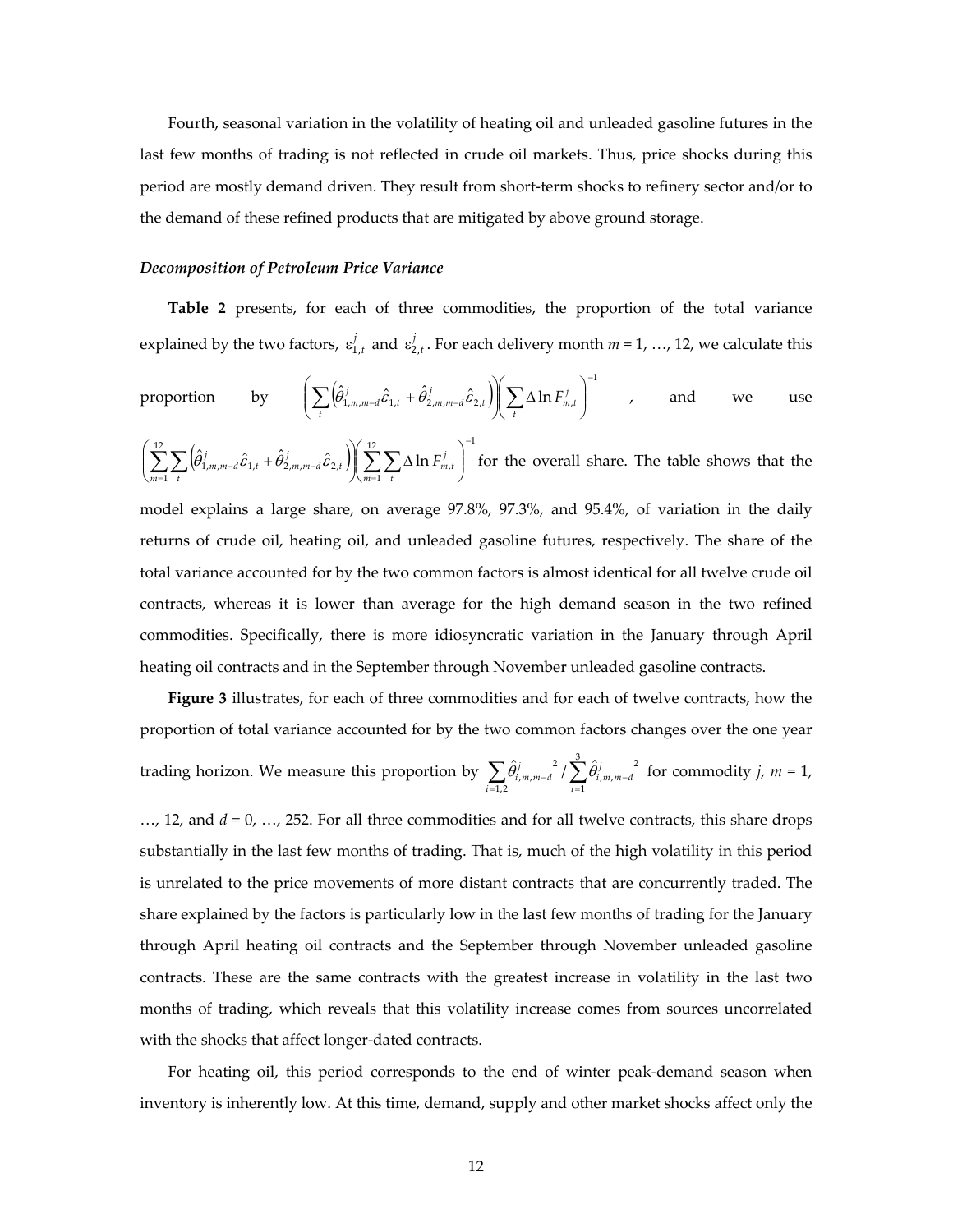prices of contracts maturing before the end of the peak demand season and not those maturing after the demand season. Similarly, gasoline stock is naturally low in September, which comes at the end of the summer driving season and just before the specification switches from the summer to winter grade. Low inventory during this period breaks the inter-temporal price linkage between contracts near maturity and more distant contracts, resulting high volatility of the September through November contracts that is unrelated to the two factors. For both refined petroleum commodities, this result shows that moderate inventory of physical commodity toward the end of peak‐demand season provides only limited price buffering.

Figure 4 decomposes the unconditional variance of futures prices into three sources; shortand long-term factors, and idiosyncratic shocks, and presents how these three components change over the one‐year trading horizon. For illustration, the figure presents this decomposition only for the February and September contracts, which exhibit the highest volatility near maturity for heating oil and unleaded gasoline, respectively. Our identification condition specifies that short-term shocks have zero effect on the price for delivery one year hence. It follows that the short-run factor captures intra-year shocks, those that affect prices for delivery within a year, but are uncorrelated with long-run shocks. The idiosyncratic term captures any price movements uncorrelated with the two factors and, as Figures 3 and 4 show, it appears mostly in the last two months of trading.

**Figure 4** shows that, for all three commodities, virtually all futures price volatility around six months before maturity and earlier emanates from the long‐term factor. The long‐term shock exhibits weak, if any, seasonality for all twelve delivery months including those not presented in **Figure** 4. This weak seasonality is evident in **Figure** 4 through the fact that the long-run factor contributes a similar amount of price variance to the February contracts as to the September contracts. It is also notable that the variance contribution of the long-run factor is of a similar magnitude across the three commodities. These patterns imply that, on average, the long-run factor reflects non-seasonal supply and demand shocks that are transmitted across the commodities.

For all three commodities, much of volatility increase in the last four months of trading emanates from the short‐term factor and the idiosyncratic term. For crude oil, these two components exhibit little seasonal variation; for all twelve delivery months, the short-term shock starts increasing around three months before maturity whereas the idiosyncratic error increases more rapidly in the last two months of trading. In contrast, the two components exhibit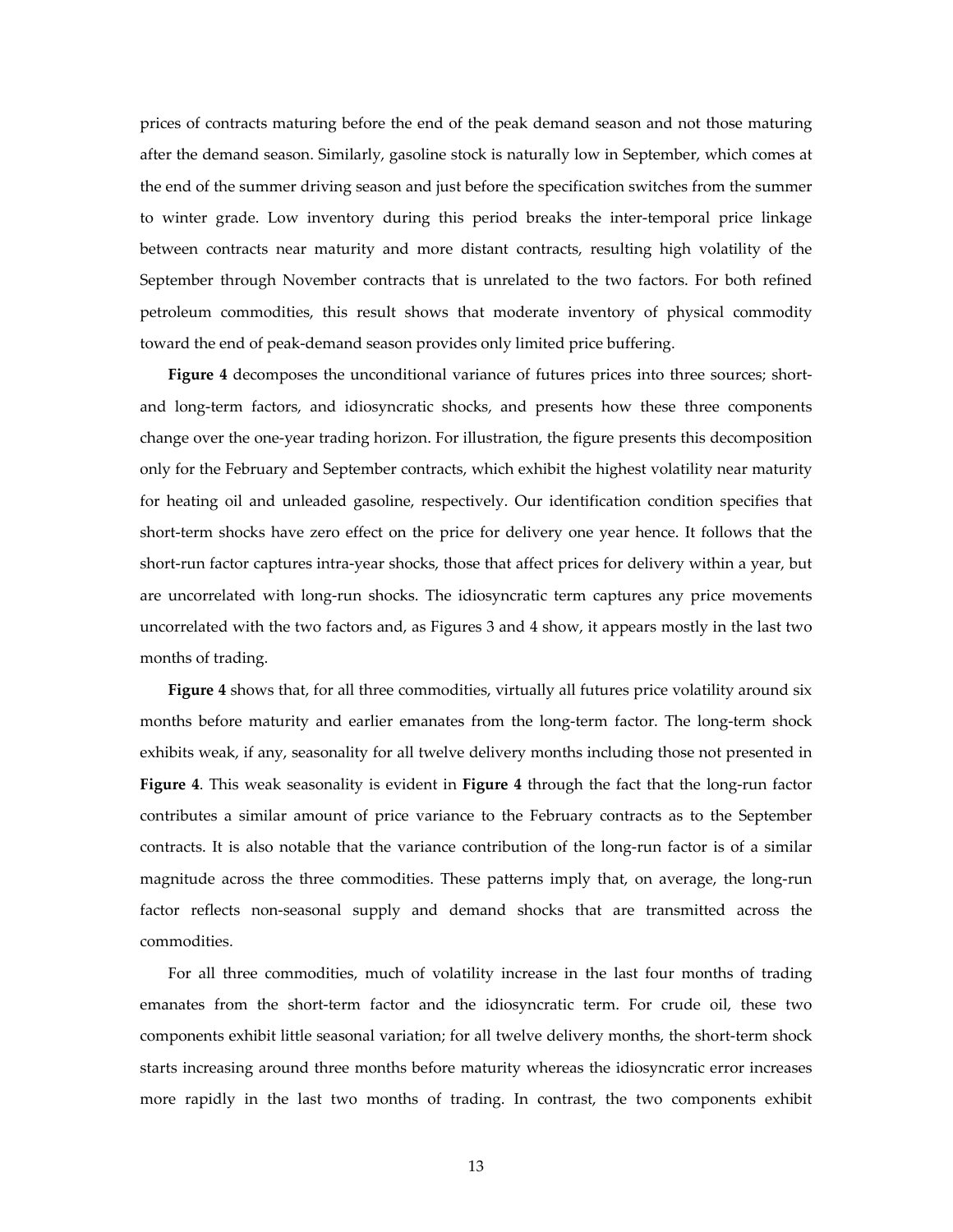substantial seasonal variation for heating oil and unleaded gasoline. For the February heating oil contract, the short‐term shock starts increasing in September, around five months before maturity. The same seasonal pattern is also observed for the other winter contracts (December through March) not shown in **Figure 4**, for which the short‐tem shock starts increasing as early as July but more rapidly over September through January. For the two post‐winter contracts (April and May), the short-term shock becomes significant in mid-December. For the June through November contracts, the short-term shock starts increasing around three to four months before maturity, before which it has almost no impact on the futures price of these contracts. The short‐ term and the idiosyncratic shocks are also much more volatile for the last two months of trading in the winter and spring contracts than for the last two months of trading in the other contracts.

The observed seasonality is consistent with the seasonal pattern in demand and storage of heating oil. Weather in fall through early winter determines the amount of inventory carried into the winter peak‐demand season. Since the inventory accumulated in this period is not carried over to the post peak‐demand season in a normal year, volatility starts increasing for the winter contracts early fall and is captured by the short-term shocks. In the same period, the contracts maturing after the subsequent winter exhibit no significant movement. The January through March contracts exhibit high volatility at the end of winter peak‐demand season due to tight demand‐supply balance and low inventory. This high volatility is captured by the idiosyncratic error, which we can think of as capturing very-short-run shocks. Demand, supply, and other market shocks in late winter also affect the contracts for post-winter delivery because they determine the amount of inventory carried over to early spring in the case of mild winter. These impacts are rather small and are captured by the short-term factor, which starts increasing as early as mid December for the April and May contract.

The short-term and idiosyncratic shocks also exhibit a strong seasonal pattern for unleaded gasoline. For the August and September contracts, the short-term shock starts increasing in importance around mid March when the commodity specification switches to the summer grade. For the other ten contracts, the short-term shocks do not start increasing until around four months before maturity. The idiosyncratic shocks are also greater for the September contract than for the February contract, mainly because demand needs to be met only by cotemporaneous supply in September due to low inventory. Low inventory also breaks the inter-temporal linkage between the September and subsequent contracts, resulting in high volatility of the September contract to be captured by the short-term and contract specific shock.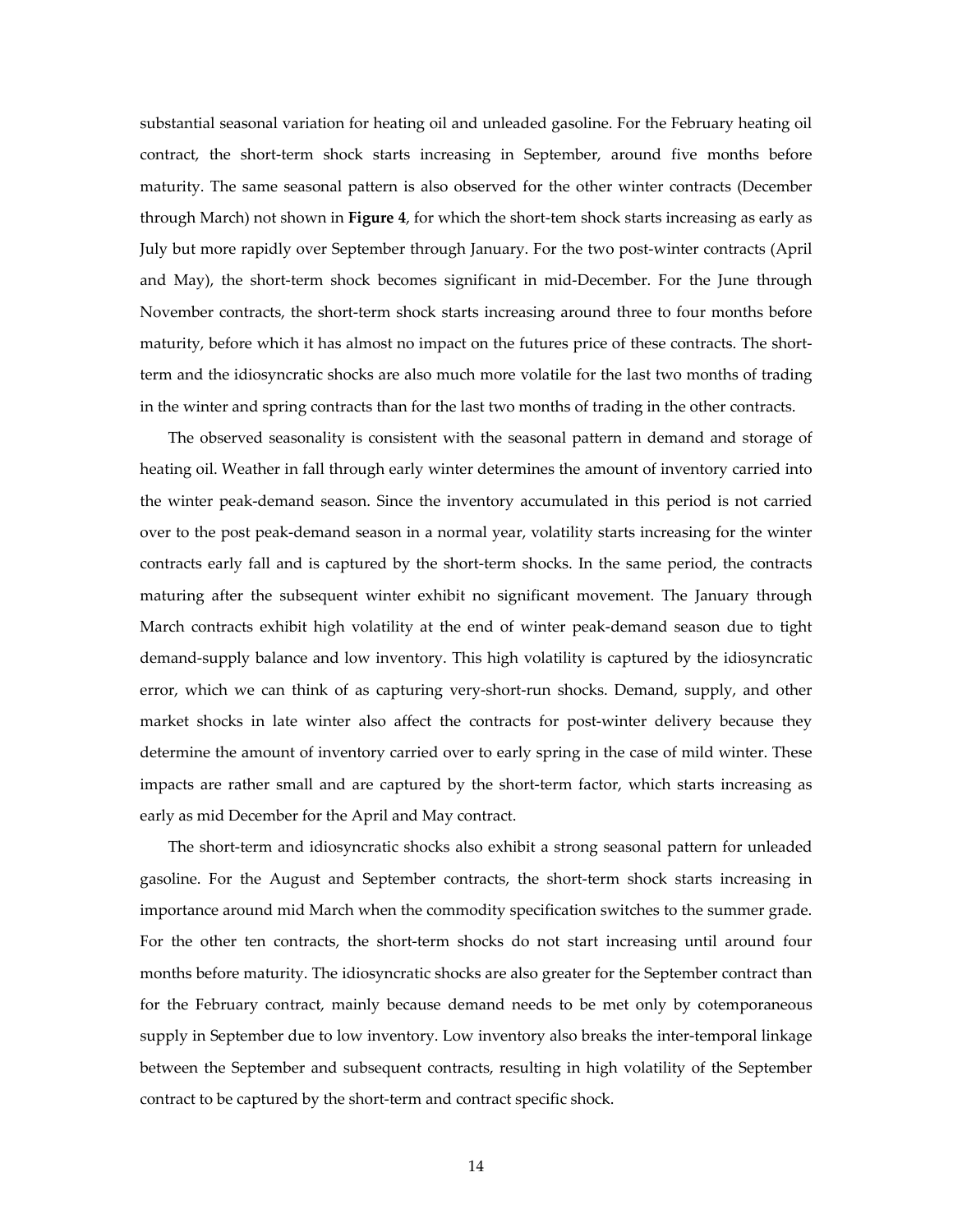#### **4.3 Volatility Persistence and Cross‐Commodity Correlation (GARCH + DCC)**

**Tables 3 and 4** summarize the estimates of GARCH parameters. In **Table 3**, the sum of the coefficient estimates of  $\alpha_i^i$  and  $\beta_i^i$  is close to one for each of two factors and for each of three commodities. The sum of the two estimated coefficients of DCC process,  $\gamma$  and  $\gamma$ , is also close to one. These estimates indicate that both the conditional variance and conditional correlation of the underlying factors are highly persistent yet stationary.

In **Table 4**, the estimated unconditional correlation, obtained as a sample correlation of the standardized factors, is high for the long-term factors; 0.86 for CO-HO, 0.84 for CO-UG and HO-UG pair, whereas it is substantially smaller for the short-term factors; ranging from 0.33 for HO-UG pair to 0.43 for CO‐HO pair. Lower cross‐commodity correlations for the short‐term factors than for the long‐term factors imply that the short‐term factors capture demand, supply, and other market shocks that are specific to each market. Examples of such market shocks include outages of refining facilities and, for the case of heating oil, unusually cold weather in the winter peak‐demand season. These shocks will naturally generate a sharp increase in the refined product prices, which revert gradually to the normal level as demand and/or supply respond and the inventory adjusts to the normal level. Comparing between the two refined commodities, the correlation with crude oil price is higher for heating oil than for unleaded gasoline in both the short- and long-term factors. However, the cross-factor correlations between crude oil and the refined commodities (e.g., correlation between CO Factor 1 and HO Factor 2) are higher for unleaded gasoline than heating oil. Although these differences are small, they suggest that heating oil dynamics match crude oil more closely than unleaded gasoline.

**Figure 5** shows the conditional correlation of the latent factors as predicted by the estimated DCC process. To enhance clarity, the figure presents monthly averages of the daily conditional correlations. In **panel (a)** of **Figure 5**, the correlations between the long‐term factors exhibit only moderate fluctuations around the corresponding unconditional correlation value, although they increased gradually from an average of 0.8 in the early part of the sample to an average of 0.9 in the latter part of the sample. In contrast, the correlations between the short-run factors vary widely, ranging from -0.17 to 0.80 for CO-HO pair, -0.07 to 0.76 for CO-UG pair, and -0.18 to 0.73 for HO‐UG pair (**panel (b)**). High variation in the conditional correlations of the short‐term factors is consistent with the fact that the identified short-term factors sometimes represent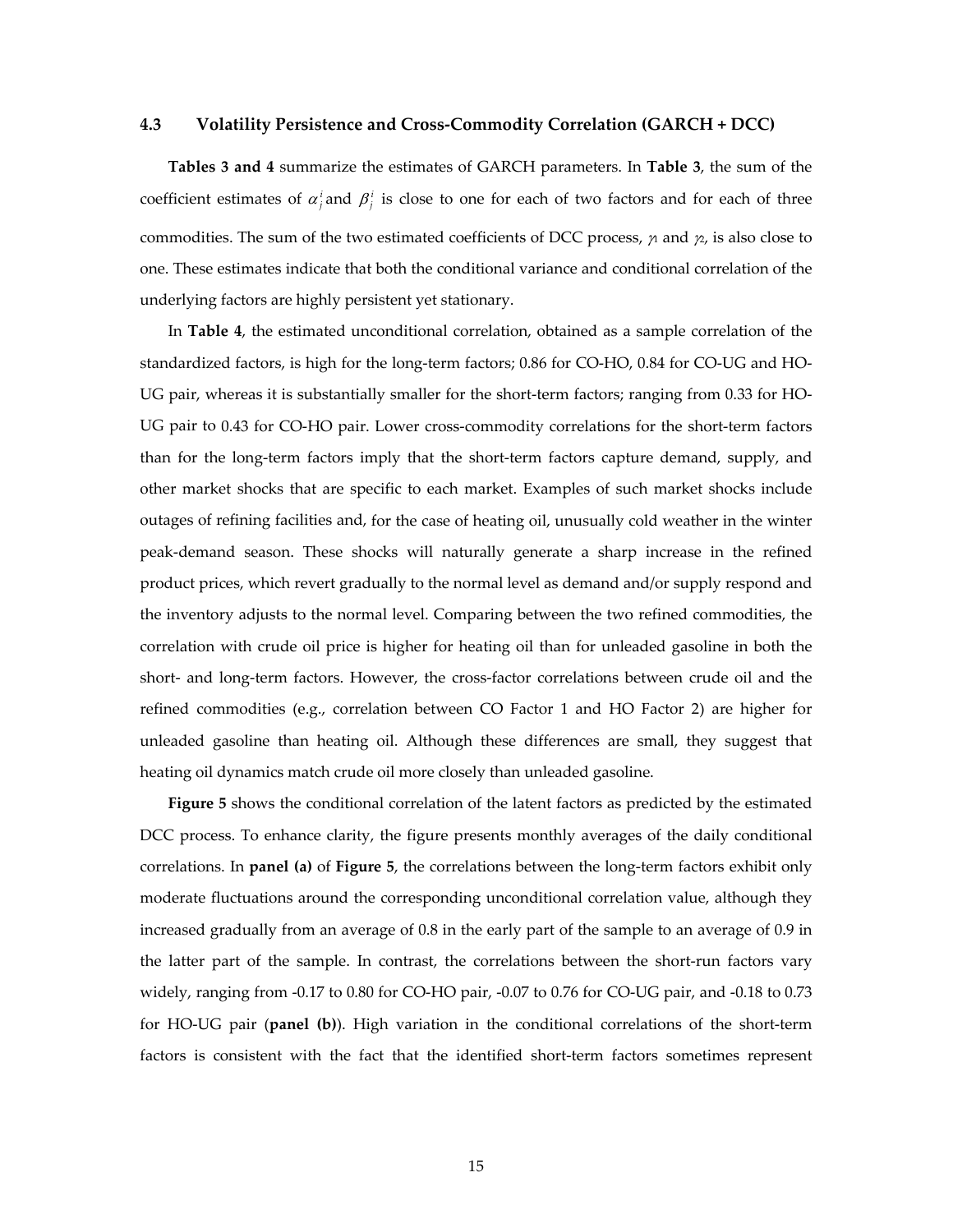commodity‐specific shocks, such as a change in seasonal demand, and other times represent a common shock such as a refinery outage.

The correlations between the short-term factors show a gradual trend upwards for most of the sample, rising from about 0.2 in 1989 to a high of about 0.6 in 2002. In the ensuing four years, these correlations dropped back to around 0.3. Nominal oil prices fluctuated around \$20 per barrel throughout the 1985‐2001 period, which implies a declining real price of oil during this interval. When oil prices began to increase in 2002, the correlation between the short-run factors began declining. The increase from 1985‐2001 may reflect the reduction in the refining margin that occurred in the 1990s. Narrower margins may reflect crude oil prices moving more closely with the prices of the refined products, so that both short-run and long-run shocks are more likely to be passed through.

Between 2003 and 2006, the conditional variance of the short-run factor decreased by almost 50 percent. This decrease reveals that the prolonged increase in oil prices from 2003 through the end of the sample was driven by long-run shocks. Most of the price variation came from long-run shocks and there were few common short-run shocks. This decline of common short-run shocks is also reflected in the declining cross-commodity correlation between the short-run factors.

### **4.4 Crack Spread Dynamics**

#### *Decomposition of Crack Spread Variance—Description*

In this section, we explore the volatility dynamics of crack spread, the margin received from producing either or both of the two refined petroleum products from crude oil. We consider three crack spreads widely considered in the industry (NYMEX, 1999, 2000); ‐3:2:1, ‐1:1:0, and ‐1:0:1, where three numbers represent the short (long if negative) position in the CO, UG, and HO markets, respectively. Based on the estimated POTS model, we decompose the variance of each of these positions into three components; long-term, short-term, and idiosyncratic shocks, and examine how the magnitudes of these components change by delivery month and time-tomaturity.

Let **A** denote a 1 by 3 vector of positions in the three commodity markets. The variance of the crack spread is

(5)  $V[A\Delta lnF_t] = AV[(\Theta_i \varepsilon_t + \Theta_{3,t} u_t)]A' = A\Theta_i \Omega \Theta_i' A' + A\Theta_{3,t} \Psi \Theta_{3,t'} A'$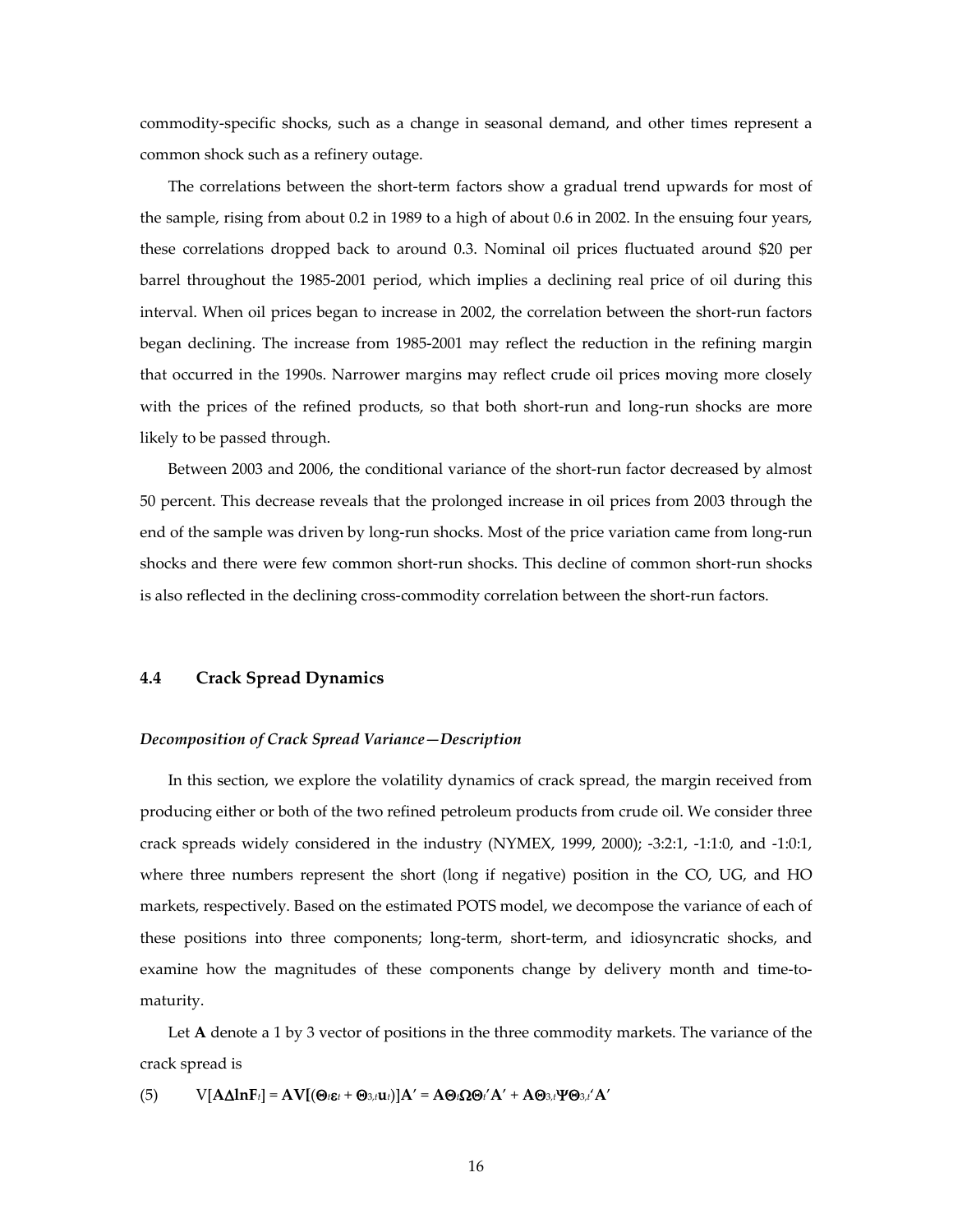where  $\Theta_t = {\Theta_{t,t}}'$ ,  $\Theta_{2,t'}'$  and  $\Psi_t = E[\mathbf{u}_t \mathbf{u}_t']$  is the covariance matrix of idiosyncratic errors,  $\mathbf{u}_t$ . The two terms in the right-hand side of (5) represent the components of the crack-spread variance that originate in the six common factors and in the idiosyncratic errors, respectively. Although the model assumes  $E[\mathbf{u}_i \mathbf{u}_i] = I_{n}$ , some of the estimated idiosyncratic error terms are correlated. In particular, the idiosyncratic errors for nearby contracts are correlated with the errors for the second and third positions contracts. The idiosyncratic errors for the same maturity are also correlated across commodities. In the calculations below, we estimate  $\Psi_t$  using the sample covariances. Specifically, we use their estimates obtained as the sample correlation of the predicted values of idiosyncratic errors,  $\hat{u}^j_{d,t}$ , calculated for each trade month, for each combinations of the commodities, and for each of 144 combinations of days‐to‐maturity in monthly block.

Since the six latent factors are contemporaneously correlated, most of the off-diagonal elements of Θ*t*ΩΘ*t*' are non zero (see **Table 4**). For a six factor model, the matrix Θ*t*ΩΘ*t*' contains 12 non-zero covariance terms and three zero covariance terms. The three zero terms each represent the covariance between the two factors for a given commodity. The presence of 12 nonzero covariance terms makes Θ*t*ΩΘ*t*' difficult to interpret. Therefore, we orthogonalize the covariance matrix of latent factors through the Cholesky decomposition,

(6)  $\omega \omega' = \Omega$ 

where the lower triangular matrix,  $\omega$ , is the Cholesky factor of  $\Omega$ . Substituting (6) into (5) yields,

(7)  $V[A\Delta lnF_t] = \Gamma_t\Gamma_t' + A\Theta_{3,t}\Psi_t\Theta_{3,t'}A'$ 

where  $\Gamma_t = \mathbf{A}\mathbf{\Theta}_t\omega$ .

The values of Cholesky factors, <sup>ω</sup>, and hence, Γ*<sup>t</sup>* depend on the order of latent factors in the vector ε<sub>*t*</sub>. However, of all the possible orderings, only those that place the three long-term factors first preserve our identification condition that three of the factors correspond to short-term shocks, i.e., they have zero loading at  $d = d_{max}$ . Furthermore, for those orderings that place the three long‐term factors first, the values of the six components individually are sensitive to the ordering of the three long‐ and short‐term factors. However, the sum of the first three components of Θ*t*<sup>ω</sup> and the sum of the last three components are insensitive to the ordering. These two sums effectively represent the aggregate long- and short-term shocks to the crack spread variance. Thus, to understand the components of the crack spread, we order long-term factors before short-term factors and report the aggregate of each.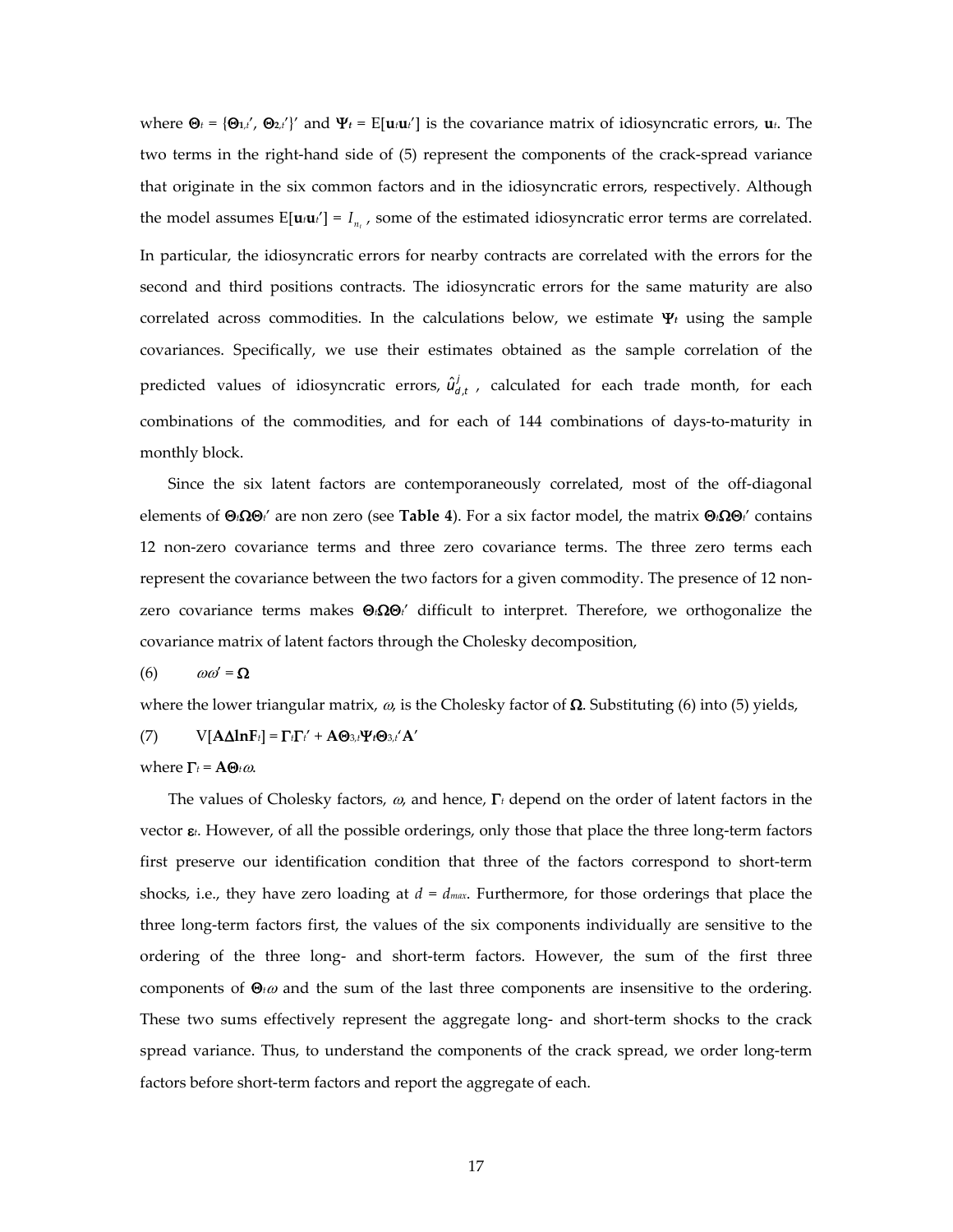#### *Decomposition—Results*

**Figure 6** shows, for each of twelve maturity dates, how the variance of three crack spread portfolios changes as the contracts approach maturity. Three key observations are of particular interest in the figure. First, for all three spreads, volatility at long trading horizons is low until around two months before delivery, at which point it increases rapidly. Second, the two pairwise crack spreads exhibit seasonal volatility patterns similar to that observed for the relevant refined commodity, with volatility in the last three months of trading substantially greater for the September delivery of the CO-UG spread and the February delivery of the CO-HO spread than the other deliveries. The ‐3:2:1 spread reflects the seasonal patterns of the two pairwise spreads but more of the CO‐UG spread than CO‐HO spread. Third, volatility is generally higher for the CO‐UG spread than for the CO‐HO spread.

Figure 7 decomposes the variance of three crack spreads into three components; the shortterm, long‐term, and idiosyncratic shocks, and illustrates, for each of February and September delivery, how these components change over one year of trading horizon. Although not shown in **Figure 7**, the variance of crack spreads for other ten delivery months exhibits the dynamics similar to the pattern observed for February and September delivery. The figure shows that the low variance of three spreads in the first several months of trading originates predominantly in the long‐term factor. This pattern reflects the result shown in **Figure 4** that essentially all of the price variation at horizons greater than six months emanates from the long-term factors. Longterm shocks tend to be passed through and have little effect on the crack spread, which is reflected in the high correlation of the long‐term shocks across commodities and the relatively low long‐horizon variance of the crack‐spread portfolios.

The volatility of the crack spread indicates the potential daily effectiveness of hedging price risk. Specifically, suppose a refiner plans to buy crude oil and sell heating oil in December of a particular year. In January of that year, the December futures prices represent the expected spot prices 11 months later. The change in futures prices from day to day therefore equals the change in the expected December price. If the percentage change in the crude oil futures price exactly offsets the percentage change in the heating oil price, then the crack‐spread volatility equals zero and there is no gain to hedging today rather than waiting until tomorrow. On the other hand, positive crack‐spread volatility represents the daily exposure of a firm with an unhedged crack‐ spread position. It measures the potential change in the value of the firm's position from one day to the next. For all twelve delivery dates and for all three spreads, the crack spread variance at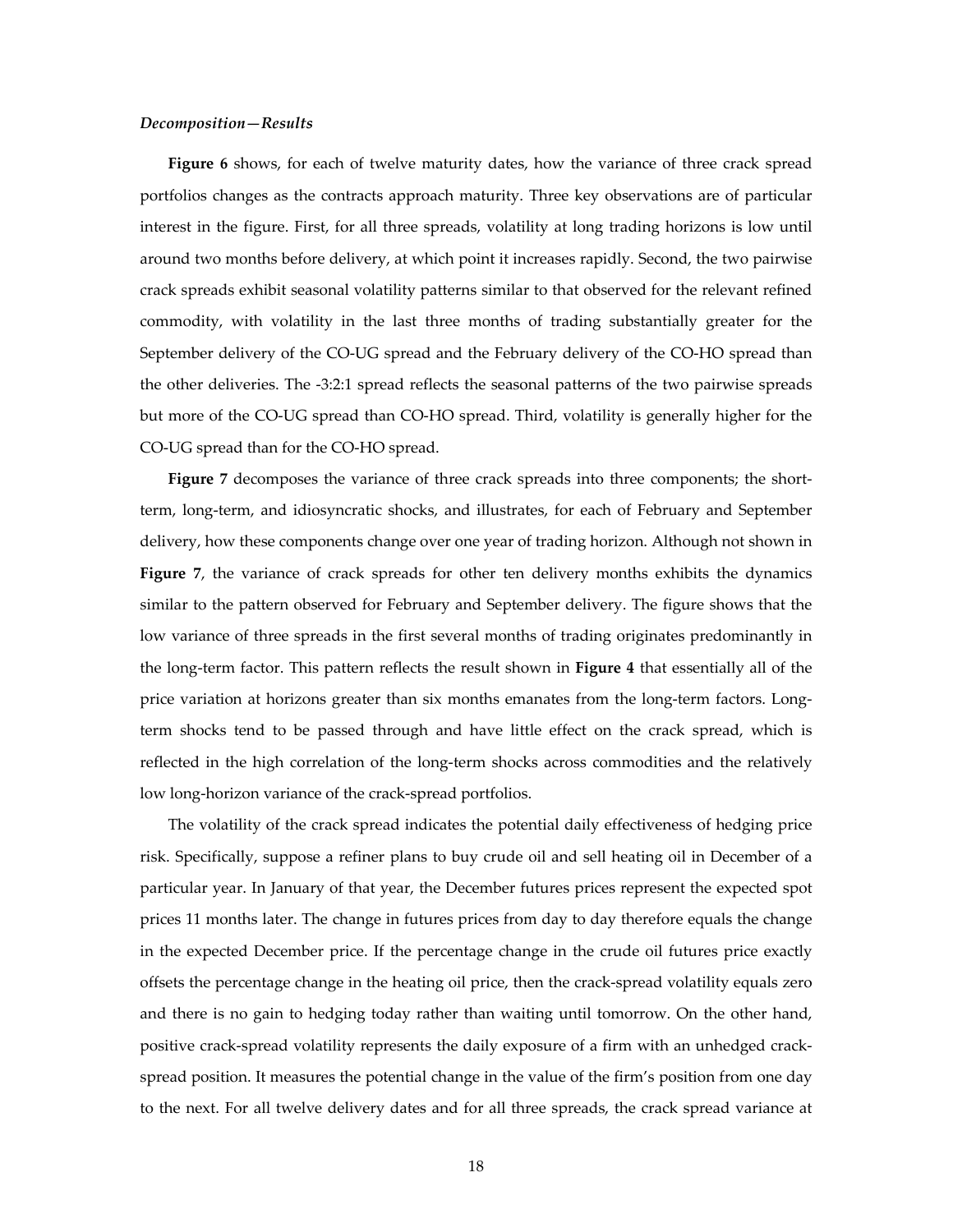one year before maturity is around 20 percent of the variance of the portfolio without an opposite position in crude oil. Thus, although the crack‐spread variance is much lower than in an individual commodity, substantial benefits to long‐horizon hedging remain.

As delivery approaches, all three commodities become increasingly subject to the short‐term shocks. Although these short‐term shocks exhibit only moderate correlation across three commodities, they are less volatile for crude oil than for the two refined commodities. Consequently, until around about two months before maturity, the crack‐spread portfolio variance decreases gradually relative to refined‐product portfolio without an opposite position in crude oil. The crack‐spread variance is lower for the CO‐HO than for the CO‐UG spread because the correlation in the short‐term factors is higher for CO‐HO pair than for CO‐UG pair.

In the last two months before delivery, all three commodities become subject to the idiosyncratic shocks, which are only weakly correlated between crude oil and the two refined commodities. Consequently, the correlation between crude oil and the two refined commodity prices decreases rapidly in this period, and the volatility of the crack‐spread portfolios is almost as large as for the individual refined commodities. The benefits of crack‐spread hedging are thus magnified during this period. The magnitudes of the idiosyncratic shocks differ substantially across the twelve delivery dates, resulting in large seasonal variation in the benefits of crack‐ spread hedging in the last one month of trading period.

The -3:2:1 spread exhibits much greater variance than two pairwise spreads because it includes three times the number of contracts as the pairwise portfolios. However, once scaled to one ninth to make it comparable to the pairwise spreads, the variance of the ‐3:2:1 crack spread is substantially smaller than the pairwise portfolios, particularly near the maturity date. This is because, in addition to the correlation between crude oil and two refined commodities, the prices of the two refined commodities are correlated each other in all three components. The ‐3:2:1 spread also reflects the seasonal pattern of unleaded gasoline more than that of heating oil, because the portfolio contains twice as more units of the former than the latter. In addition, as shown in **Figure 4**, the February contract of heating oil and the September contract of unleaded gasoline are subject to high idiosyncratic shocks in the last one month of trading period. High volatility of these contracts is mitigated in the ‐3:2:1 spread through moderate correlation of idiosyncratic errors between the two refined commodities. The variance is reduced by a greater extent for the February than for the September delivery, because the February contract for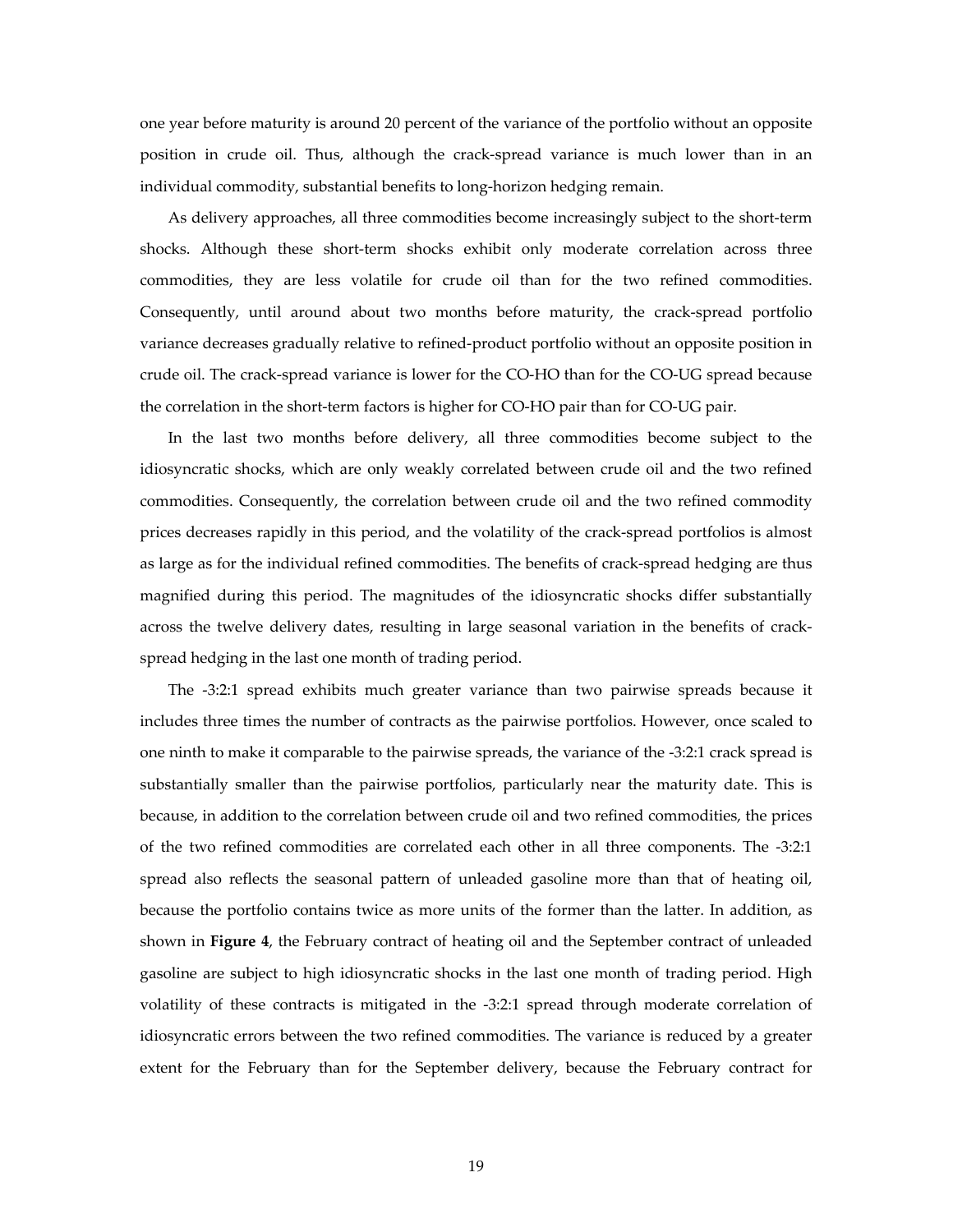unleaded gasoline is subject to greater idiosyncratic shocks than the September contract for heating oil.

#### **5. CONCLUSION**

We examine the volatility dynamics of the futures prices of three petroleum commodities traded at NYMEX via the partially overlapping time‐series model of Smith (2005). We extend Smith's original specification to a six-factor, three-commodity setting, which we use to decompose the daily futures returns for each commodity into two common factors and a contract specific component. The estimated model reveals that the volatility of the three commodity prices exhibits both time-to-maturity effects and substantial seasonal variations in patterns consistent with the observed seasonality in demand and storage of the three commodities.

For heating oil, the volatility in the last few months of trading is higher for the contracts maturing in late fall through the end of winter, during which the demand peaks for space heating. It is particularly high for the January through March contracts due to low inventory at the end peak‐demand season. For unleaded gasoline, the volatility is high for contracts maturing in late summer through fall when gasoline inventory is low after the summer peak‐demand season and before the commodity specification shifts from the summer to winter grade. Relatively weak seasonal variation is depicted for crude oil in its long-term factor, with volatility slightly higher for all twelve contracts during early fall through winter when demand peaks for spacing heating in the US and global market. The same seasonal pattern is also observed for the two refined commodities, implying that the long‐term shocks to the crude oil market are transmitted to the markets for two refined commodities.

For all three commodities, a large share of price variation emanates from the short-term factor in the last several months of trading and from idiosyncratic errors in the last two months of trading. Idiosyncratic shocks are particularly large for heating oil and unleaded gasoline contracts maturing in their respective peak demand seasons. These contract-specific shocks are virtually uncorrelated, resulting in low price correlation across concurrently traded contracts towards the end of the peak‐demand season. This finding is consistent with the theory of storage, which suggests that low inventory at the end of peak-demand season breaks the inter-temporal price linkage so that contracts maturing in post peak‐demand season do not exhibit much movement before the end of the demand season. The correlation is also low earlier in the peak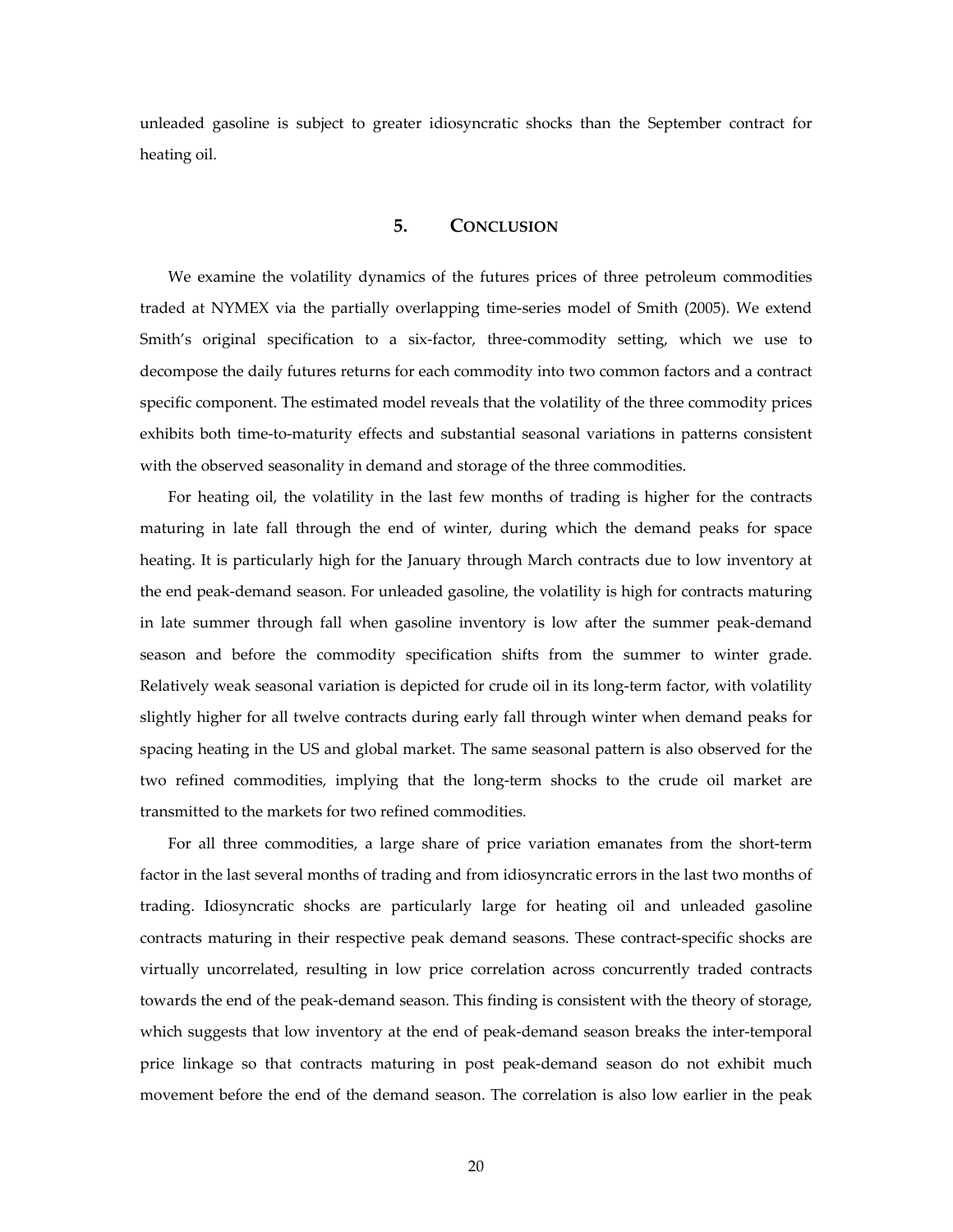demand season, implying that high inventory at the beginning of the peak demand season provides only limited buffering of price shocks. The short-term and idiosyncratic shocks also exhibit much lower correlation than the long-term shocks across three commodities. Consequently, the crack spread is much more volatile at short horizons than long horizons. Nonetheless, significant long‐horizon price risk remains, with long‐horizon (greater than six months) volatility still 20 percent of its level for the individual commodities.

### **REFERENCES**

- Asche, F. Gjolberg, O, and Volker, T. 2003. "Price relationships in the petroleum market: an analysis of crude oil and refined product prices," Energy Economics, 25: 289-301.
- Bollerslev, T. 1990. "Modeling the coherence in short‐run nominal exchange rates: A multivariate generalized ARCH model, Review of Economics and Statistics, 72: 498-505.
- Cortazar, G., and Naranjo, L. 2006. "An N-factor Gaussian model of oil futures prices," Journal of Futures Markets, 26: 243‐268.
- EIA. 1997. Petroleum 1996: Issues and Trends. Energy Information Administration, US Department of Energy, Washington DC.
- Engle, R., and Sheppard, K. 2001. "Theoretical and empirical properties of dynamic conditional correlation multivariate GARCH," NBER working paper #8554.
- Engle, R. 2002. "Dynamic conditional correlation: A simple class of multivariate generalized autoregressive conditional heteroskedasticity models," Journal of Business and Economic Statistics, 20: 339‐350.
- Gibson, R., and Schwartz, E. S. 1990. "Stochastic convenience yield and the pricing of oil contingent claims," Journal of Finance, 45:959‐976.
- Girma, P. B., and Paulson, A. S. 1999. "Risk arbitrage opportunities in petroleum futures spreads," Journal of Futures Markets, 19: 931‐955.
- Haigh, M. S., and Holt, M. T. 2002. "Crack spread hedging: Accounting for time‐varying volatility spillovers in the energy futures markets," Journal of Applied Econometrics, 17: 269-289.
- Hamilton, J. D. 1994. "State-Space Models," in Engle, R. F., and McFadden, D. L. eds. Handbook of Econometrics, Vol. 4. Elsevier, Amsterdam.
- Lanza, A., Manera, M., and Giovannini, M. 2005. "Modeling and forecasting cointegrated relationships among heavy oil and product prices," Energy Economics, 27: 831-848.
- Lautier, D. 2005. "Term Structure Models of Commodity Prices: A Review," Journal of Alternative Investments, 8(1): 42‐64.

New York Mercantile Exchange. 2000. A Guide to Energy Hedging.

New York Mercantile Exchange. 1999. Crack Spread Handbook.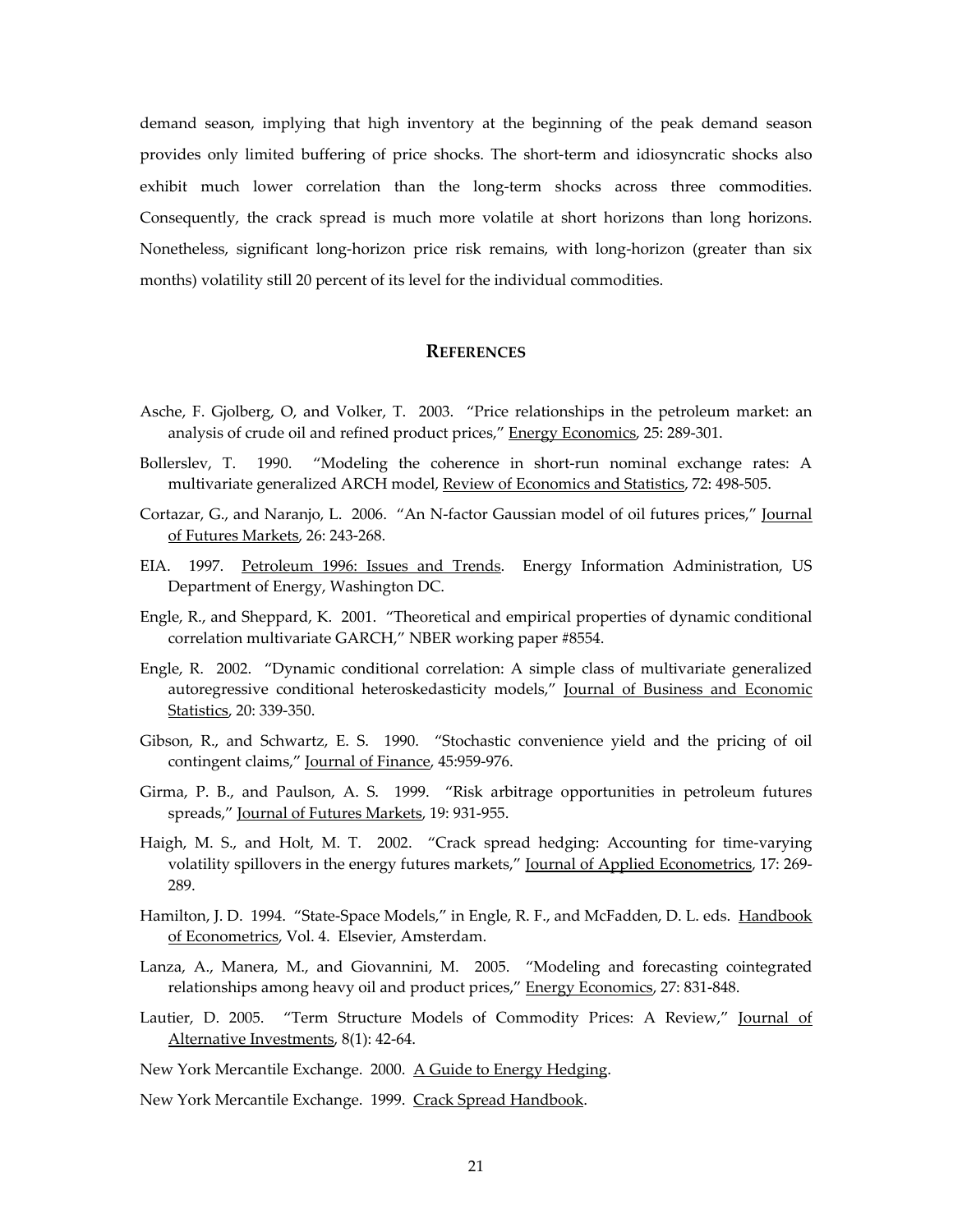- Ng, V. K., and Pirrong, S. C. 1996. "Price dynamics in refined petroleum spot and futures markets," Journal of Empirical Finance, 2: 359‐388.
- Samuelson, P. A. 1965. "Proof that properly anticipated prices fluctuate randomly," Industrial Management Review, 6: 41–49.
- Schwartz, E. S. 1997. "The stochastic behavior of commodity prices: Implications for valuation and hedging," Journal of Finance, 52: 923‐973.
- Schwartz, E., and Smith, JE. 2000. "Short-term variations and long-term dynamics in commodity prices," Management Science, 46:893‐911.
- Serletis, A. 1994. "A cointegration analysis of petroleum futures prices," Energy Economics, 16: 93‐97.
- Smith, A. 2005. "Partially overlapping time‐series model: A new model for volatility dynamics in commodity futures," Journal of Applied Econometrics, 20:405‐422.
- Todorova, M. I. 2004. "Modeling energy commodity futures: Is seasonality part of it?" Journal of Alternative Investment, Fall 2004: 10‐31.
- Williams, J. C., and Wright, B. D. 1991. Storage and Commodity Markets. Cambridge University Press, New York.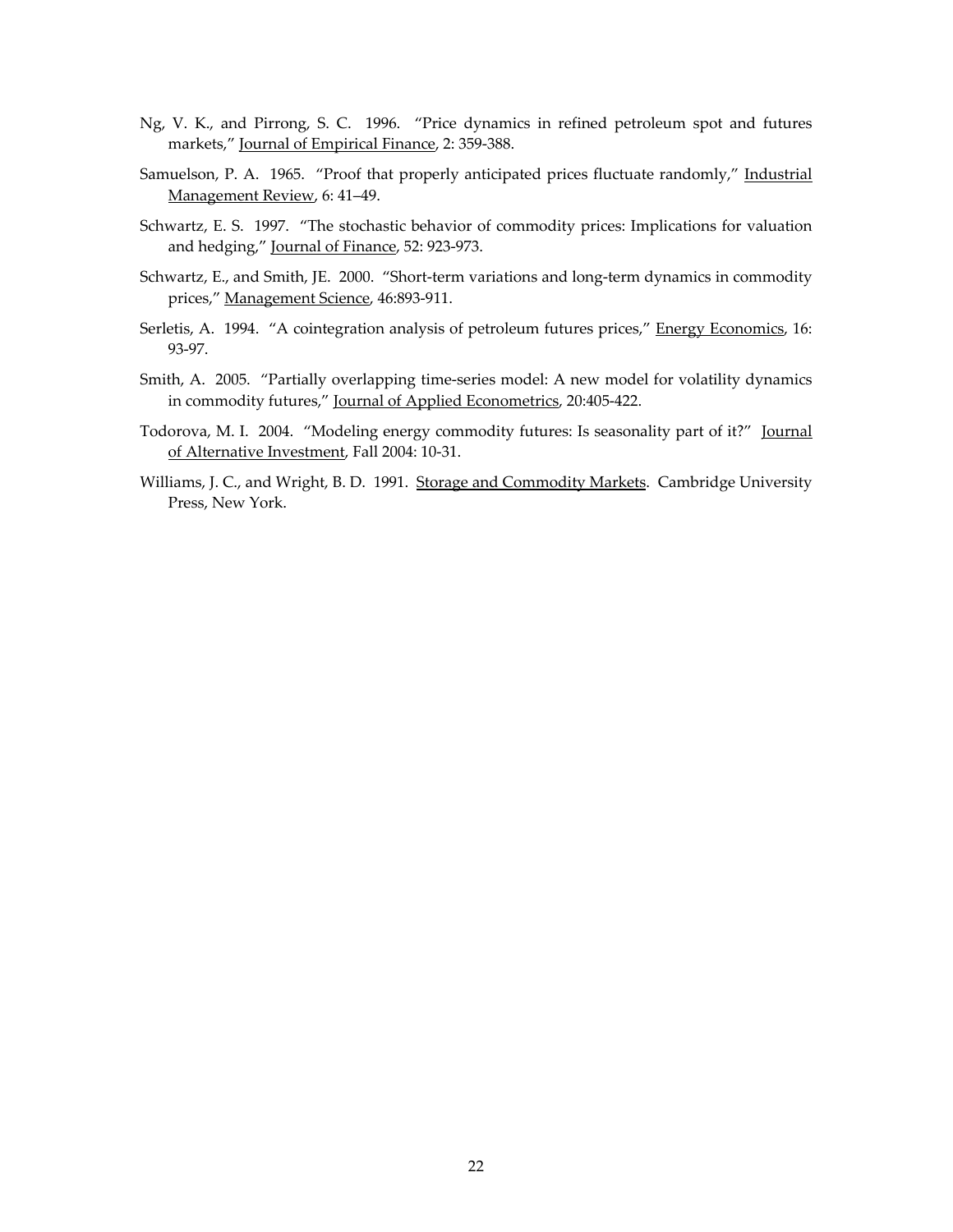### **Table 1. Results of specification test**

|                        |          | Model Specification |          |
|------------------------|----------|---------------------|----------|
|                        |          |                     |          |
| Crude oil (CO)         | $-9.749$ | $-9.820$            | $-9.763$ |
| Heating oil (HO)       | $-9.132$ | $-9.369$            | $-9.151$ |
| Unleaded gasoline (UG) | $-8.356$ | $-8.557$            | $-8.403$ |

**Note**: Numbers presented are the Schwartz Information Criterion calculated for each of the three specifications of the factor loadings and innovation standard deviation in equation (2) and for each of three commodities.

#### **Table 2. Proportion of the variance explained by common factors**

| By contract |       |       |       |       |                |       |       |       |       | Overall |       |       |       |
|-------------|-------|-------|-------|-------|----------------|-------|-------|-------|-------|---------|-------|-------|-------|
|             |       |       |       |       | $\overline{ }$ |       |       | 8     |       | 10      |       |       |       |
| CO          | 97.7% | 97.8% | 98.7% | 97.7% | 97.7%          | 98.3% | 97.2% | 97.3% | 97.2% | 98.0%   | 97.5% | 98.5% | 97.8% |
| HO          | 96.6% | 94.8% | 95.1% | 95.5% | 97.2%          | 98.8% | 99.1% | 99.2% | 96.8% | 98.7%   | 97.7% | 98.7% | 97.3% |
| UG          | 96.1% | 95.5% | 95.8% | 96.2% | 97.6%          | 96.9% | 97.8% | 97.1% | 90.7% | 91.8%   | 93.2% | 96.6% | 95.4% |

Note: These numbers represent the share of variations in log-returns that are accounted for by the two common factors. They are calculated as  $\left( \sum \left( \hat{\theta}_{1,m,m-d}^j \hat{\epsilon}_{1,t} + \hat{\theta}_{2,m,m-d}^j \hat{\epsilon}_{2,t} \right) \right) \left( \sum \Delta \ln F_{m,t}^j \right)^{-1}$  $_{-d}\hat{\varepsilon}_{1,t}+\hat{\theta}_{2,m,m-d}^{j}\hat{\varepsilon}_{2,t}^{}\Big)\Big\|\sum\Delta\ln F_{m,t}^{j}\Big\|$ ⎠ ⎞  $\overline{a}$  $\left( \sum_t \Delta \right)$ ⎠ ⎞  $\overline{\phantom{a}}$ ⎝  $\left( \sum_{t} \left( \hat{\theta}_{1,m,m-d}^{j} \hat{\varepsilon}_{1,t} + \hat{\theta}_{2,m,m-d}^{j} \hat{\varepsilon}_{2,t} \right) \right) \left( \sum_{t}$  $\sum_{t} \left( \hat{\theta}_{1,m,m-d}^{j} \hat{\epsilon}_{1,t} + \hat{\theta}_{2,m,m-d}^{j} \hat{\epsilon}_{2,t} \right) \right| \left( \sum_{t} \Delta \ln F_{m,t}^{j} \right)$  for each of 12 delivery month (*m* = 1, …, 12) and  $\left(\hat{\theta}_{1}^{j}_{1}, \dots, \hat{\theta}_{1}^{j}_{1} + \hat{\theta}_{2}^{j}_{2} \dots, \hat{\theta}_{2}^{j}_{1}\right)\left(\sum_{i=1}^{12} \sum_{j=1}^{i} \Delta \ln F_{i}^{j}_{1} + \sum_{i=1}^{j} \Delta \ln F_{i}^{j}_{1} + \sum_{i=1}^{i} \Delta \ln F_{i}^{j}_{1} + \sum_{i=1}^{j} \Delta \ln F_{i}^{j}_{1} + \sum_{i=1}^{i} \Delta \ln F_{i}^{j}_{1} + \sum_{i=1}^{i} \Delta \ln F_{i}^{j}_{1} + \sum_{i=$  $\sum_{1 \atop 1 \atop 1}$   $\sum_{j \atop 1}$   $\sum_{j \atop 1}$   $\sum_{j \atop 1}$   $\sum_{j \atop 1}$   $\sum_{j \atop 1}$ 12  $\sum_{i=1}^{n} \left( \hat{\theta}_{1,m,m-d}^{j} \hat{\varepsilon}_{1,t} + \hat{\theta}_{2,m,m-d}^{j} \hat{\varepsilon}_{2,t} \right) \left( \sum_{m=1}^{12} \sum_{t} \Delta \ln F_{m,t}^{j} \right)^{-1}$  $\sum_{j=1}^N\sum_{t}\!\!\left(\!\hat\theta_{1,m,m-d}^{\,j}\hat\varepsilon_{1,t}+\hat\theta_{2,m,m-d}^{\,j}\hat\varepsilon_{2,t}\right)\!\!\left(\sum_{m=1}^N\!\sum_{t}\!\Delta\ln F^j_{m,t}\right)$ ⎠ ⎞ ⎜ ⎜  $\left( \sum_{m=1}^{12} \sum_{t} \Delta \right)$ ⎠ ⎞ ⎜ ⎜ ⎝  $\left( \sum_{m=1}^{12} \sum_{t} \left( \hat{\theta}_{1,m,m-d}^{j} \hat{\varepsilon}_{1,t} + \hat{\theta}_{2,m,m-d}^{j} \hat{\varepsilon}_{2,t} \right) \right) \sum_{m=1}^{12} \sum_{t}$  $\sum_{m=1}^{12} \sum_{t} \left( \hat{\theta}_{1,m,m-d}^{j} \hat{\epsilon}_{1,t} + \hat{\theta}_{2,m,m-d}^{j} \hat{\epsilon}_{2,t} \right) \right] \sum_{m=1}^{12} \sum_{t} \Delta \ln F_{m,t}^{j}$  for overall share.

|                       | Crude Oil   |           | Heating Oil |           | Unleaded Gasoline |           | DCC         |           |
|-----------------------|-------------|-----------|-------------|-----------|-------------------|-----------|-------------|-----------|
|                       | Coefficient | Std. Err. | Coefficient | Std. Err. | Coefficient       | Std. Err. | Coefficient | Std. Err. |
| $\alpha$ <sup>1</sup> | 0.056       | 0.022     | 0.066       | 0.041     | 0.052             | 0.011     |             |           |
| œί                    | 0.074       | 0.066     | 0.071       | 0.030     | 0.068             | 0.039     |             |           |
| $\beta$               | 0.944       | 0.024     | 0.934       | 0.041     | 0.946             | 0.010     |             |           |
| Bəi                   | 0.926       | 0.066     | 0.929       | 0.030     | 0.932             | 0.040     |             |           |
| n                     |             |           |             |           |                   |           | 0.025       | 0.002     |
| $y_1 + y_2$           |             |           |             |           |                   |           | 0.993       | 0.001     |

**Table 3. Estimates of MGARCH coefficients**

**Note**: These coefficients are estimated sequentially. First, the estimates of coefficients α*i* and β*i* (*i* = 1, 2) are obtained by estimating bivariate GARCH model for each of three commodities ( $j = CO$ , HO, and UG) separately. Second, the coefficients in DCC process,  $\gamma$  and  $\gamma$ , are estimated on the predicted values of six latent factors obtained from the first step.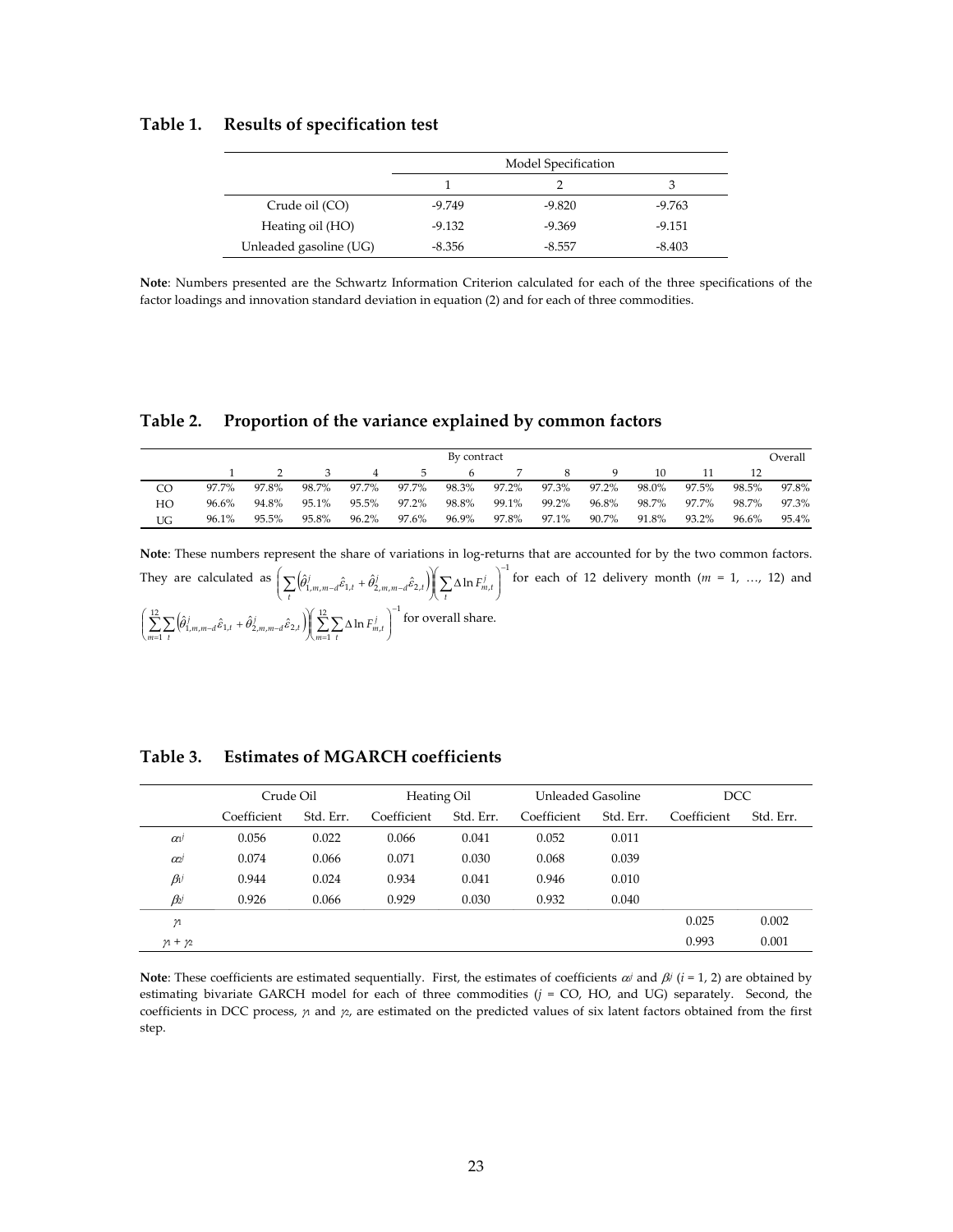|           |          | Commodity       |          |          |          |          |          |  |
|-----------|----------|-----------------|----------|----------|----------|----------|----------|--|
|           |          | CO <sub>1</sub> |          | HO       |          | UG       |          |  |
| Commodity |          | Factor 1        | Factor 2 | Factor 1 | Factor 2 | Factor 1 | Factor 2 |  |
| CO        | Factor 1 |                 | 0.005    | 0.870    | 0.095    | 0.841    | 0.135    |  |
|           | Factor 2 |                 |          | 0.237    | 0.431    | 0.276    | 0.356    |  |
| HO        | Factor 1 |                 |          |          | 0.009    | 0.857    | 0.188    |  |
|           | Factor 2 |                 |          |          |          | 0.175    | 0.308    |  |
| UG.       | Factor 1 |                 |          |          |          |          | 0.017    |  |
|           | Factor 2 |                 |          |          |          |          |          |  |

# **Table 4. Estimates of unconditional correlation of latent factors**

**Note**: Numbers presented are obtained as the sample correlation of the predicted factor values.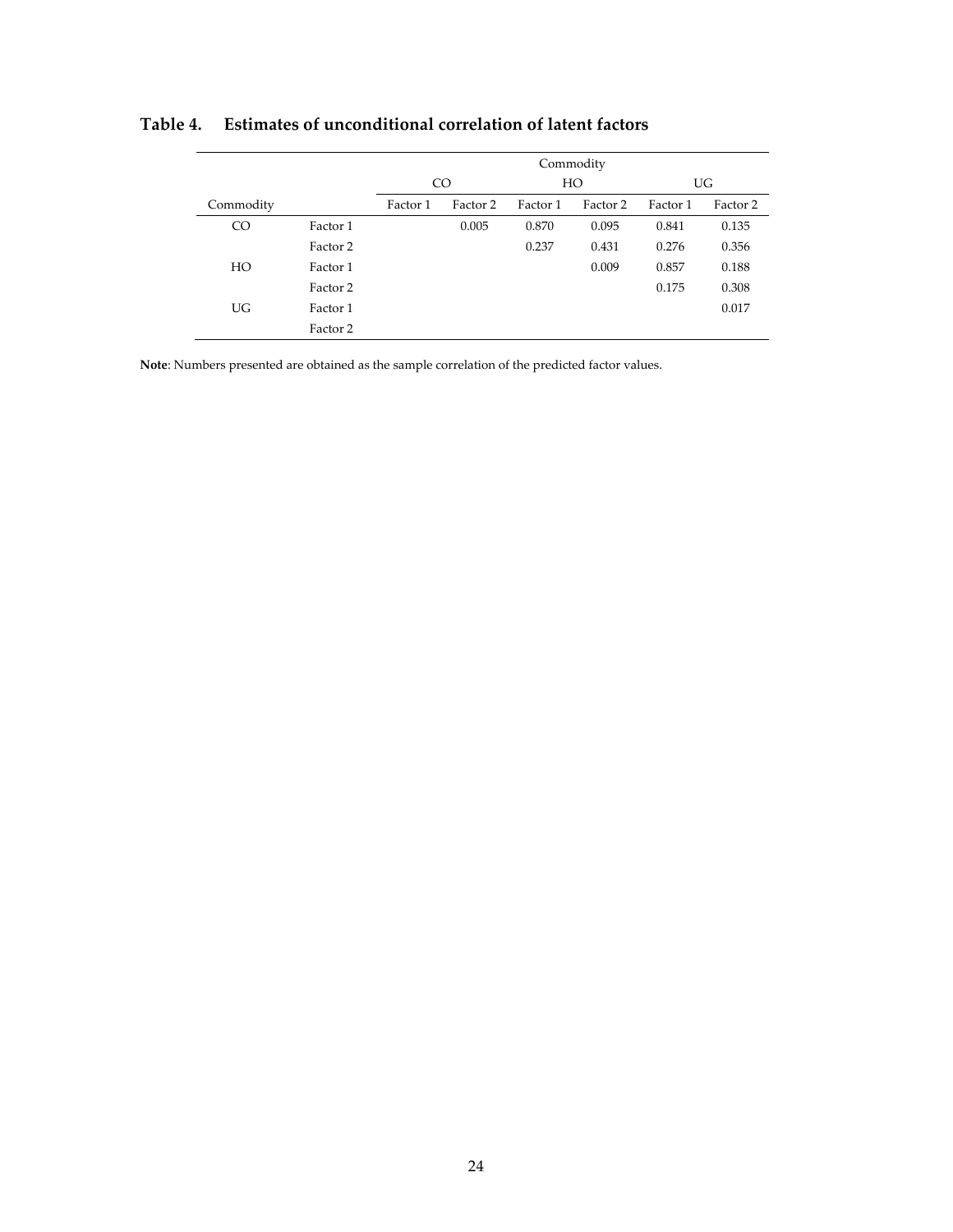# **Figure 1. Seasonality in demand, supply, and storage of US crude oil, unleaded gasoline, and high sulfur distillate fuel oil**



(a) Monthly averages of consumption, net production, and storage of crude oil Net production Consumption -o-Stock (excl. SPR)

(b) Monthly averages of consumption, net production, and stock of distillate fuel oil



(c) Monthly averages of consumption, net production, and stock of finished motor gasoline Net production Consumption - Stock



**Note**: Three figures are created based on the EIA's data on the US supply and disposition of crude oil and finished petroleum products (obtained from http://tonto.eia.doe.gov/dnav/pet/pet\_sum\_snd\_d\_nus\_mbblpd\_m\_cur.htm) for the period between Jan. 1981 and Dec. 2008. For CO, net production represents the sum of the US field production, import, and supply adjustment whereas consumption represents the sum of the US refinery and blender net input, export, and product supplied of crude oil. For HO and UG, net production represents the sum of the US refinery and blender net production, import, and supply adjustment whereas consumption represents the sum of the export and product supplied of each petroleum commodity.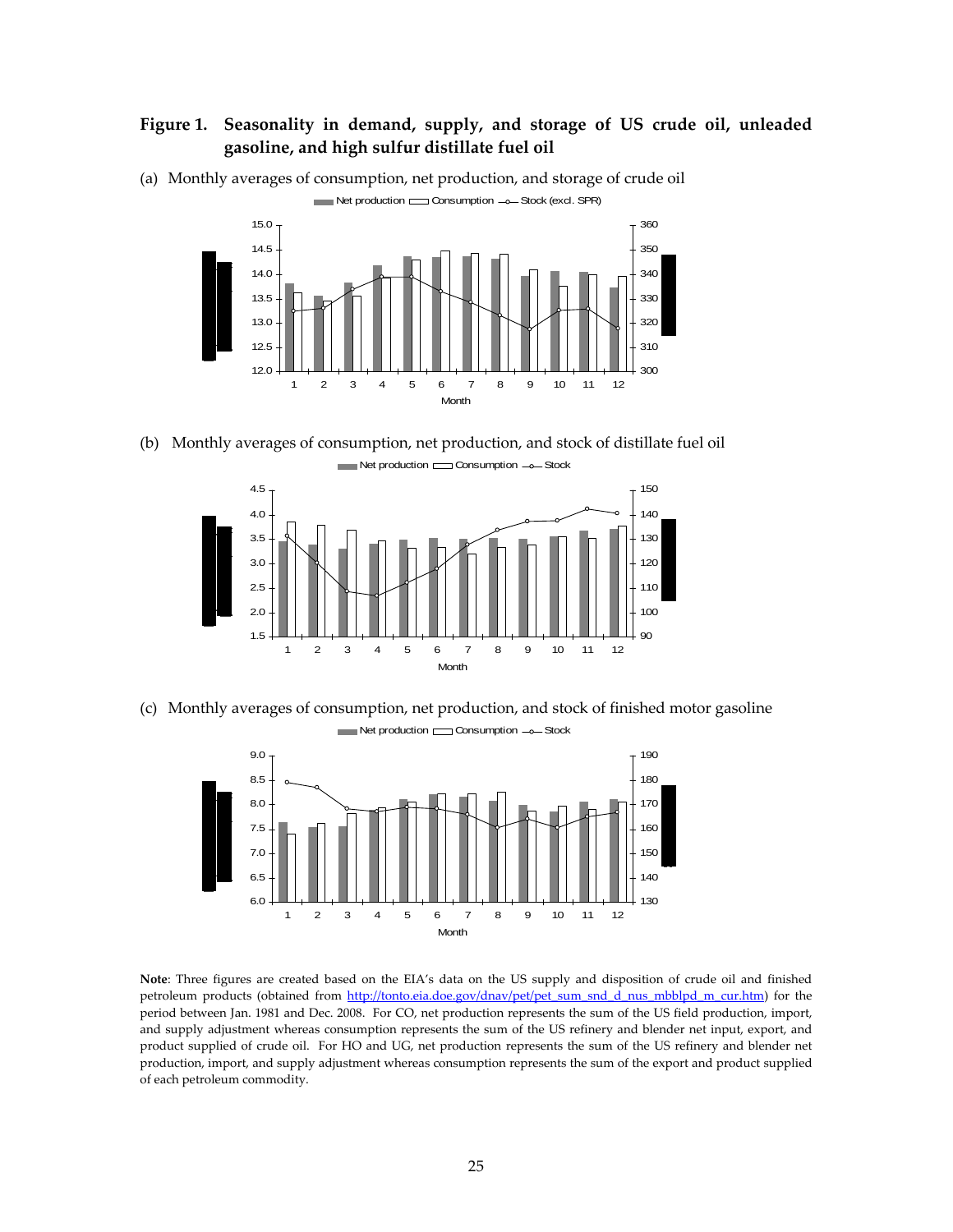# **Figure 2. Unconditional variance of daily log returns as implied by the estimated POTS model**



#### $(b)$ Heating oil





**Note**: The unconditional variance of daily log returns, computed as  $\sum_{i=1}^{n} \hat{\theta}_{i,m,m-1}^{i}$   $\sum_{i=1}^{3} \hat{\theta}_{i,m,m-d}^{j}$ <sup>2</sup>  $\hat{\theta}$ *i*  $_{i,m,m-d}$ <sup>2</sup> for each of the three commodities (*j* = CO, HO, UG) and for each of twelve delivery months ( $m = 1, ..., 12$ ), is plotted for time-to-delivery (*d*) ranging from 0 to 252.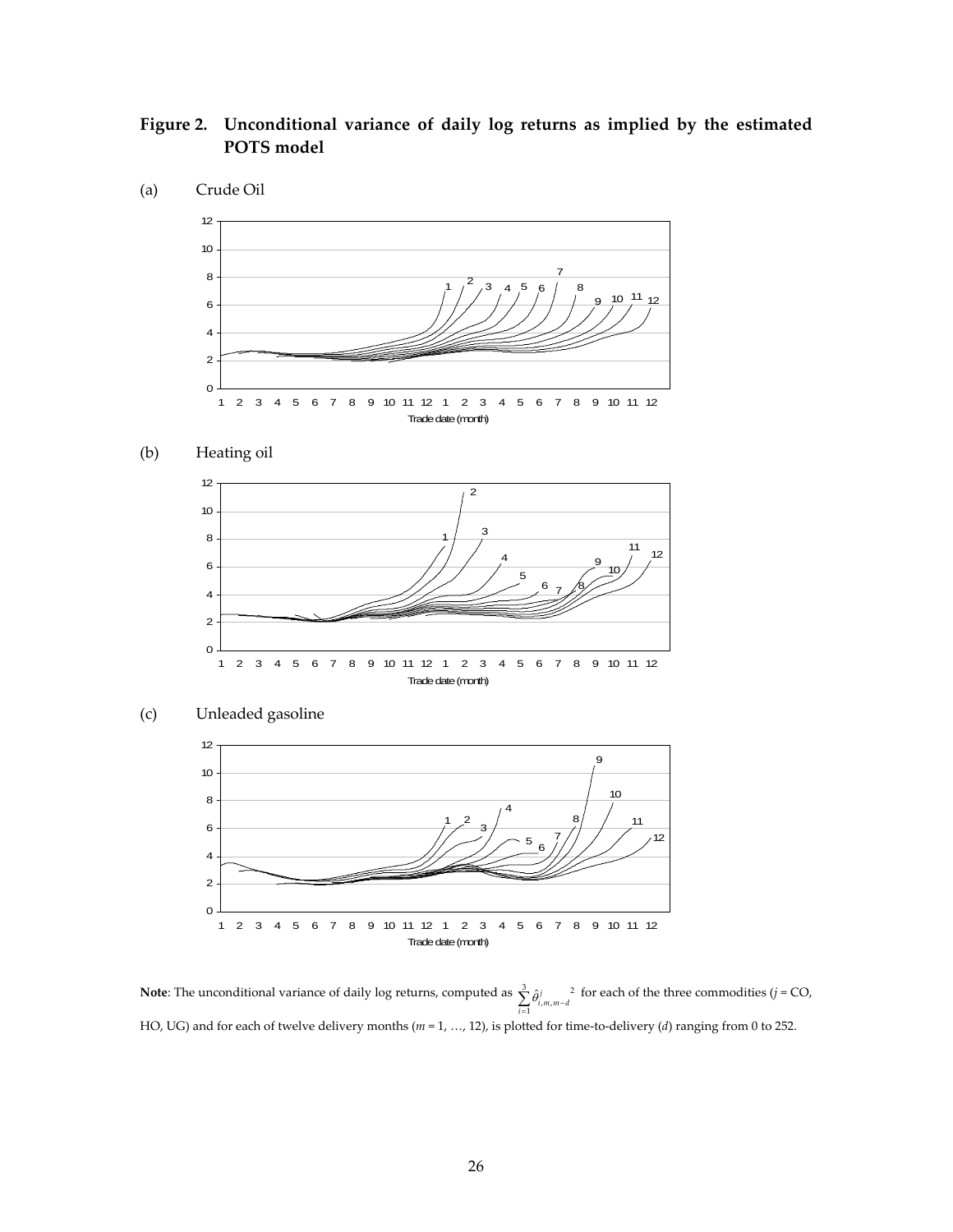**Figure 3. Share of price variation explained by the common factors**



**Note:** The share of total variance accounted for by the two common factors, as measured by  $\sum_{i=1,2} \hat{\theta}_{i,m,m-d}^{i} / \sum_{i=1}^{3} \hat{\theta}_{i,m,m-d}^{i}$ 1  $\sum_{i=1}^{n} \hat{\theta}_{i,m,m-d}^{j} \left( \sum_{i=1}^{3} \hat{\theta}_{i,m,m-d}^{j} \right)^{2}$  $\hat{\theta}_{i,m,m-d}^j / \sum_{i=1}^{\infty} \hat{\theta}_{i}^j$  $\sum_{i=1,2} \hat{\theta}_{i,m,m-d}^{j}$  /  $\sum_{i=1} \hat{\theta}_{i,m,m-d}^{j}$  $\hat{\theta}^j_{i,m,m-d}^2 / \sum_{j}^{\infty} \hat{\theta}^j_{i,m,m-d}^2$  for each of the three commodities ( $j$  = CO, HO, UG) and for each of twelve delivery months ( $m$  = 1, ..., 12), is plotted for timeto‐delivery (*d*) ranging from 0 to 252.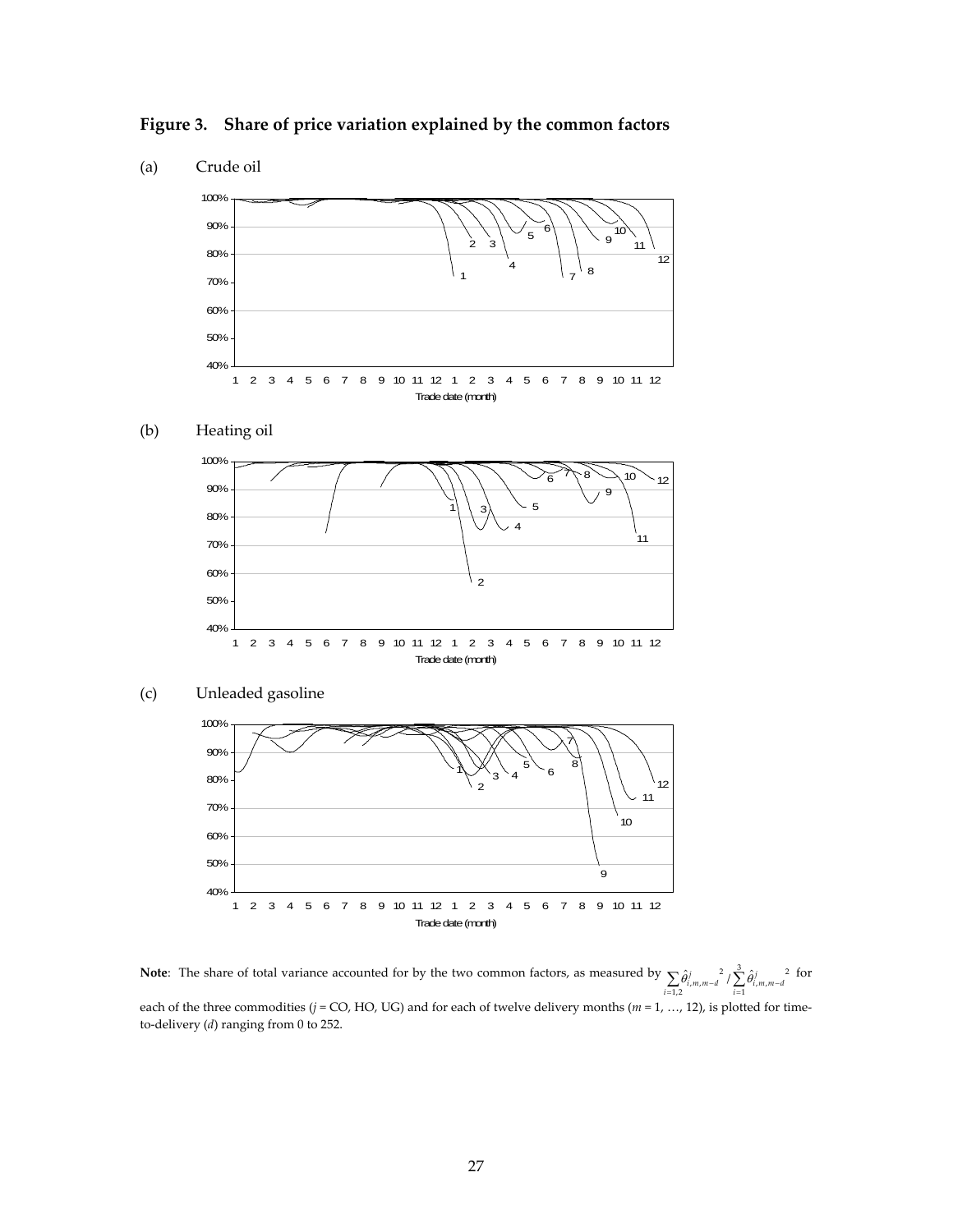

## **Figure 4. Variance decomposed into three components**

**Note**: Three sources of the unconditional variance are measured by  $\hat{\theta}$ <sup>*i*</sup>,  $m$ ,  $m-d$ </sub> for each of the three commodities (*j* = CO, HO, UG), for each of twelve delivery months ( $m = 1, ..., 12$ ), and for the time-to-maturity (*d*) ranging from 0 to 252. The figure plots how each of the three sources changes over one year of trading horizon for the February (*m* = 2) and the September (*m* = 9) contract.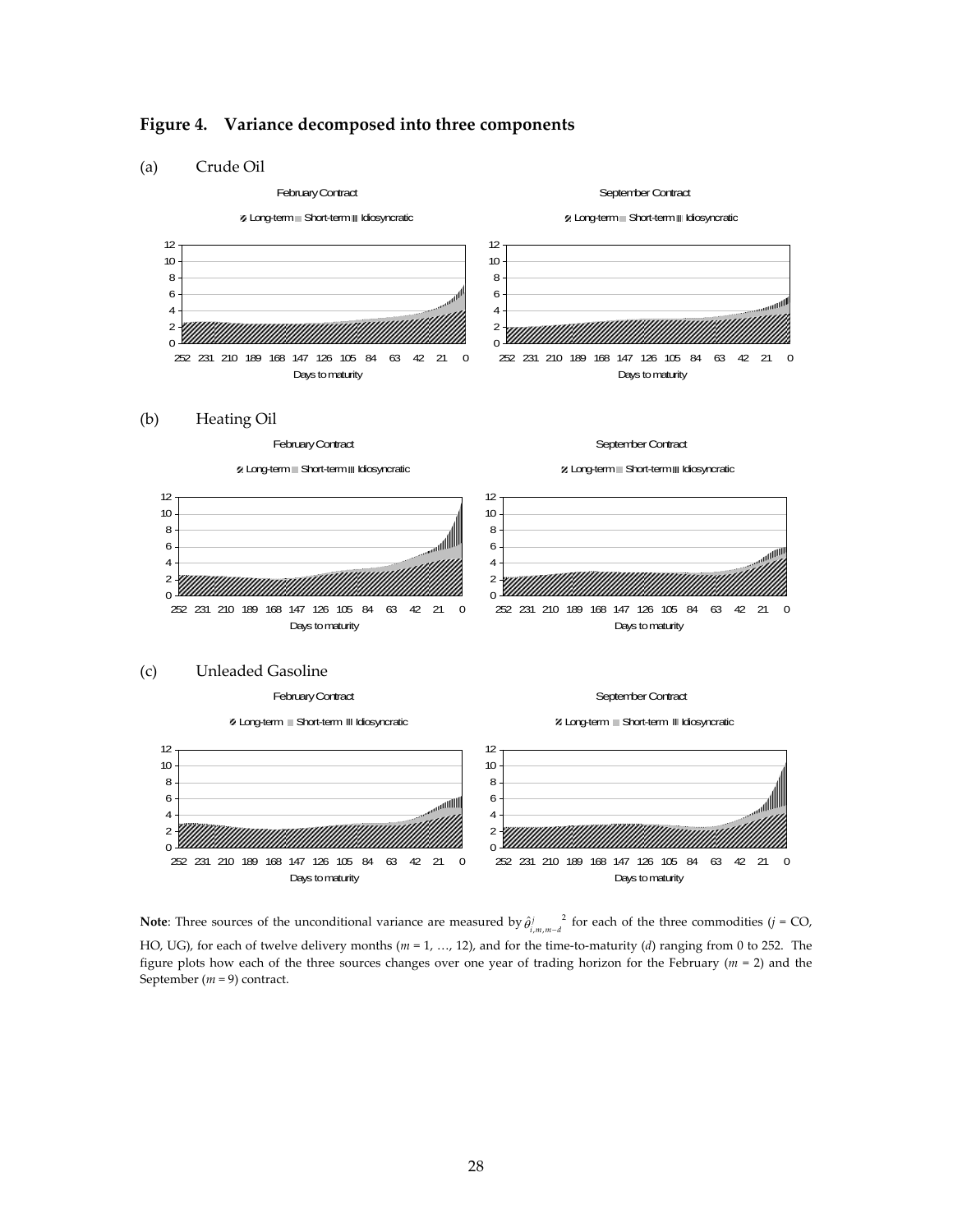# **Figure 5. Monthly averages of conditional variances and conditional correlations predicted by the estimated DCC model**

![](_page_29_Figure_1.jpeg)

CO Factor 1 - HO Factor 1  $\rightarrow$  CO Factor 1 - UG Factor 1  $\rightarrow$  HO Factor 1 - UG Factor 1

![](_page_29_Figure_3.jpeg)

(b) Factor 2 across three commodities

![](_page_29_Figure_5.jpeg)

(c) Factors 1 and 2 for each of three commodities

 $-CO$  Factor 1 - CO Factor 2  $\rightarrow$  HO Factor 1 - HO Factor 2  $\rightarrow$  UG Factor 1 - UG Factor 2

![](_page_29_Figure_8.jpeg)

Trade date (Year)

(d) Conditional variance of factor 1

 $-CO1-CO1$   $\longrightarrow$  HO1-HO1  $\longrightarrow$  UG1-UG1

![](_page_29_Figure_12.jpeg)

1984 1985 1986 1987 1988 1989 1990 1991 1992 1993 1994 1995 1996 1997 1998 1999 2000 2001 2002 2003 2004 2005 2006 Trade date (Year)

 $-CO2-CO2$   $\rightarrow$  HO2-HO2  $\rightarrow$  UG2-UG2

(e) Conditional variance of factor 2

0.2 0.4 1.2<br>1.0<br>0.8<br>0.6 1.4 1.6 1.8 1984 1985 1986 1987 1988 1989 1990 1991 1992 1993 1994 1995 1996 1997 1998 1999 2000 2001 2002 2003 2004 2005 2006 Trade date (Year)

**Note**: Panels (a) and (b) plot the monthly averages of conditional correlation across three commodities whereas panel (c) plots the monthly averages of conditional correlation between factors 1 and 2 for each of three commodities, as estimated by the DCC model. Panels (d) and (e) plot the monthly averages of conditional variance of factors 1 and 2 for three commodities.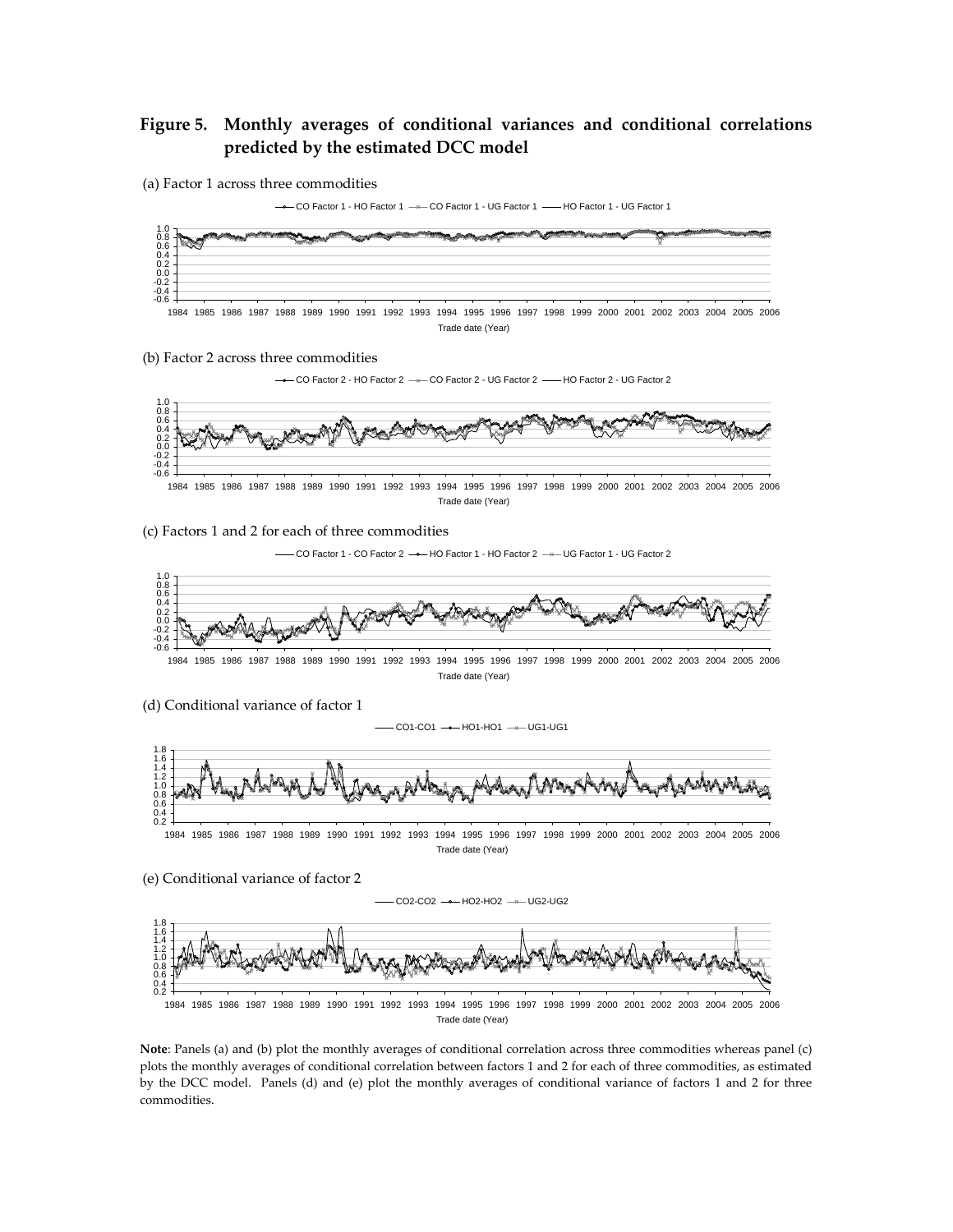**Figure 6. Variance of crack spread position implied by the estimated POTS model**

![](_page_30_Figure_1.jpeg)

(b) ‐1:0:1 Crack Spread

![](_page_30_Figure_4.jpeg)

![](_page_30_Figure_5.jpeg)

![](_page_30_Figure_6.jpeg)

 **Note**: The unconditional variance of daily log returns to a crack‐spread position is calculated as V[**A**ΔlnF*m*,*m*−*d*] =  $A\Theta_{m,m-d}\Omega\Theta_{m,m-d'}A' + A\Theta_{3,m,m-d}\Psi_{m,m-d}\Theta_{3,m,m-d'}A'$  where A is a 1 by 3 vector of futures positions in three commodity markets,  $\Theta_{m,m-d} = \{\Theta_{1,m,m-d'}, \ \Theta_{2,m,m-d'}\}$ ' with  $\Theta_{i,m,m-d'}$  representing a 3 by 3 diagonal matrix with its elements  $\{C^{O_{i,m,m-d}}, \ \Theta^{IG_{i,m,m-d}}\}$  $(\theta^{10})_{i,m,m-d}$ ,  $\Omega$  is the unconditional variance of six latent factors, and  $\Psi_{m,m-d} = E[\mathbf{u}_{m,m-d} \mathbf{u}_{m,m-d}]$  is a 3 by 3 covariance matrix of idiosyncratic errors with  $\mathbf{u}_{m,m-d} = (\mathbf{u}^{CO_{m,m-d}} , \mathbf{u}^{UG_{m,m-d}} , \mathbf{u}^{HO_{m,m-d}} )'$ . The figure plots the unconditional variance of three commonly considered crack‐spread positions: ‐3:2:1, ‐1:0:1, and ‐1:1:0, where three numbers represents, respectively, the short (long if negative) position in the CO, UG, and HO markets.